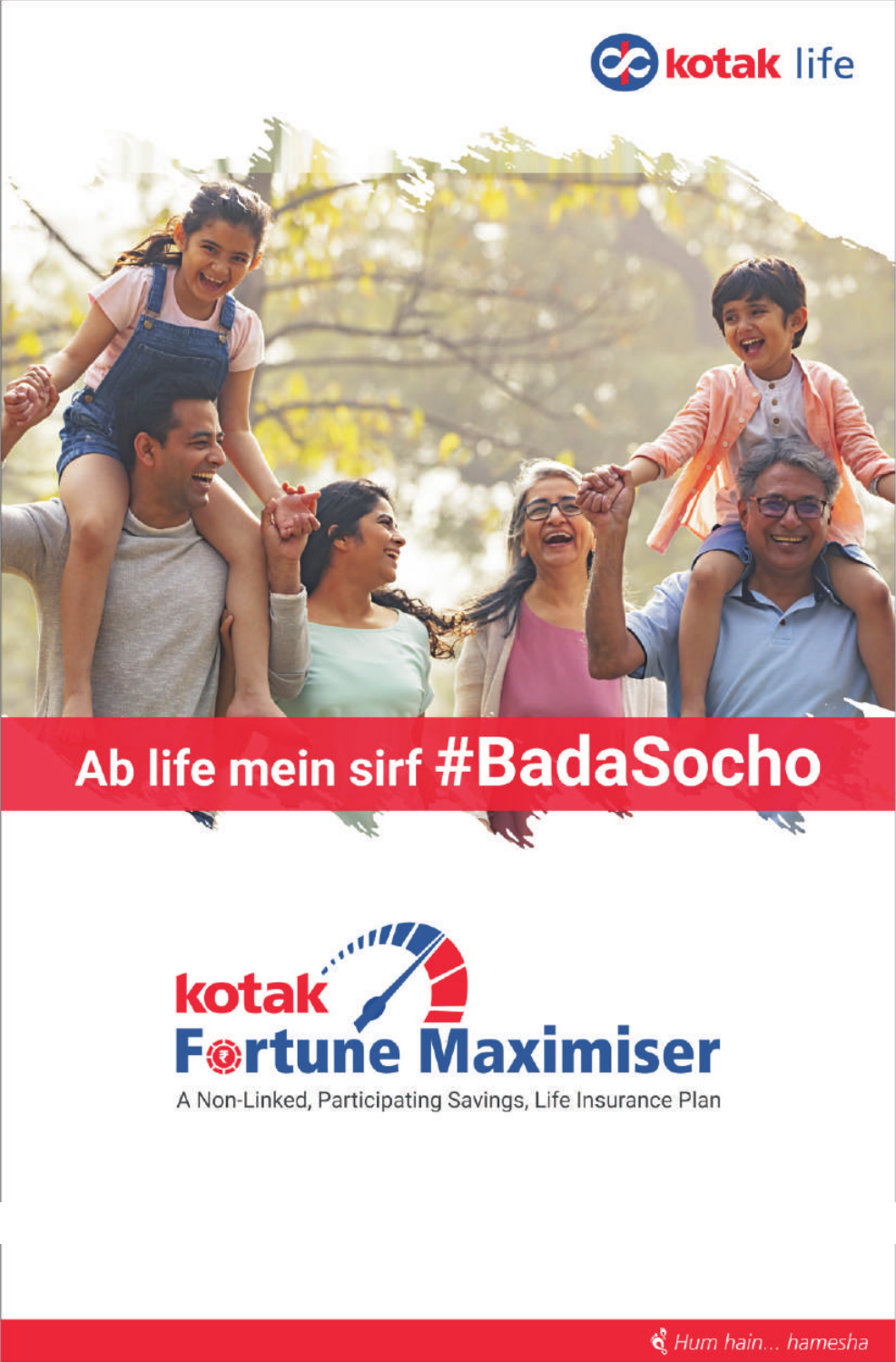

# **Kotak Fortune Maximiser**

## A Non-Linked, Participating Savings, Life Insurance Plan

You earn and work hard to accomplish your dreams and aspirations. The aspirations can be ensuring the best in class education for your children or going through the golden years without any financial hassles, or leaving behind a legacy for your child / grandchild. You may also wish to go for a luxurious dream vacation with loved ones. However, in this journey, you will come across some unexpected financial commitments, which may deplete your savings and disrupt your plans.

What if you have a support that will not only help you in fulfilling your dreams but will also take care of your near and dear ones in case you are not around…

Kotak Life proudly presents **"Kotak Fortune Maximiser",** a limited pay participating endowment plan, which can be customized as per your requirement to help you plan for a better future through multiple plan, payout & rider options. This product will help you to accumulate and create a corpus to fulfil bigger goals and plan for a stress-free life.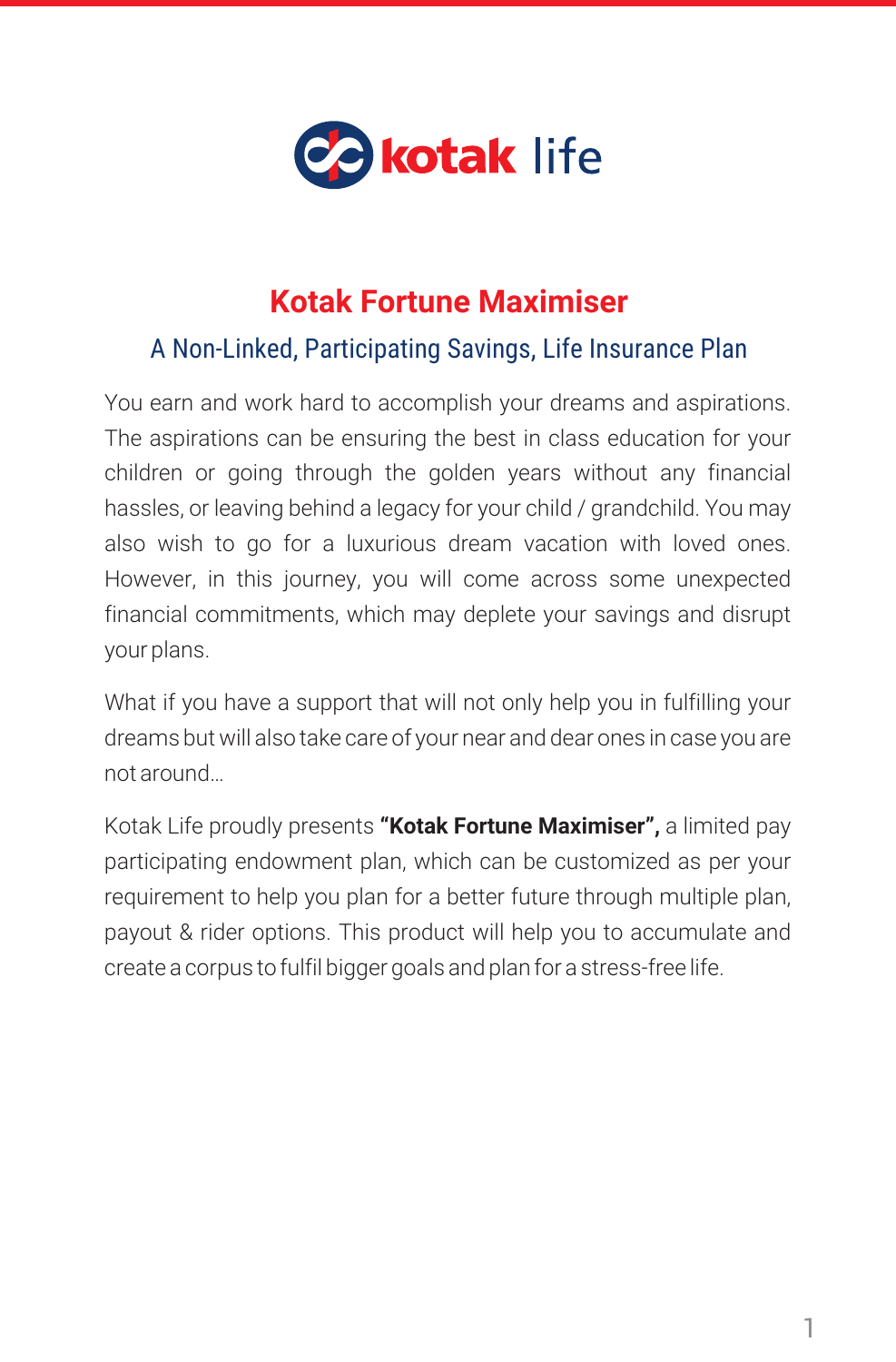# **Key Advantages**

| <b>Multiple Plan Options</b>                                    | Flexibility to choose from 3 Plan Options to fulfil your goal:<br>- Life Goal Maximiser<br>- Bright Future Maximiser<br>- Golden Years Maximiser                                   |  |
|-----------------------------------------------------------------|------------------------------------------------------------------------------------------------------------------------------------------------------------------------------------|--|
| <b>Multiple Bonus Payout</b><br><b>Options</b>                  | Flexibility to choose from 3 Bonus Payout Options as per your<br>convenience:<br><b>Cash Bonus (Immediate Payout)</b><br>Cash Bonus (Deferred Payout)*<br><b>Paid-Up Additions</b> |  |
| <b>Long Life Cover</b>                                          | Secure your life & provide financial protection to your loved<br>ones till 85 yrs                                                                                                  |  |
| <b>Spouse Cover</b>                                             | Flexibility to secure your spouse's life under the same plan                                                                                                                       |  |
| <b>Multiple Riders</b>                                          | Comprehensive coverage for yourself & loved ones through<br>6 Riders                                                                                                               |  |
| <b>Enhanced</b><br><b>Sum Assured for</b><br><b>Female Life</b> | Avail High Sum Assured with the same premium for Female Life                                                                                                                       |  |

\*Cash Bonus (Deferred Payout) is not applicable for Bright Future Maximiser and Golden Years Maximiser.

# **What are the Plan Options available?**

You have the flexibility to choose from **3 Plan Options**, on inception, basis your requirement:

- Life Goal Maximiser
- Bright Future Maximiser
- Golden Years Maximiser

#### **Plan Option: Life Goal Maximiser**

Under this Plan Option, the policyholder shall have the flexibility to choose any one of the 3 Bonus Payout Options:

- **• Cash Bonus (Immediate Payout):** Under this option, the Cash Bonus (if declared) will be payable to you on a monthly OR yearly basis (as opted for). The monthly / yearly bonus will be payable, starting from the end of first policy year, till the end of policy term, or on death or on surrender (if any), provided the premium due on the first policy anniversary is paid and the policy is inforce
- **• Cash Bonus (Deferred Payout):** Under this option, you will have the flexibility to choose a tenure post which you would like to receive the Cash Bonus. This is called the **Deferment Period.**You can choose **5 / 7 / 10 years** as Deferment Period. During this period, Cash Bonus shall not be payable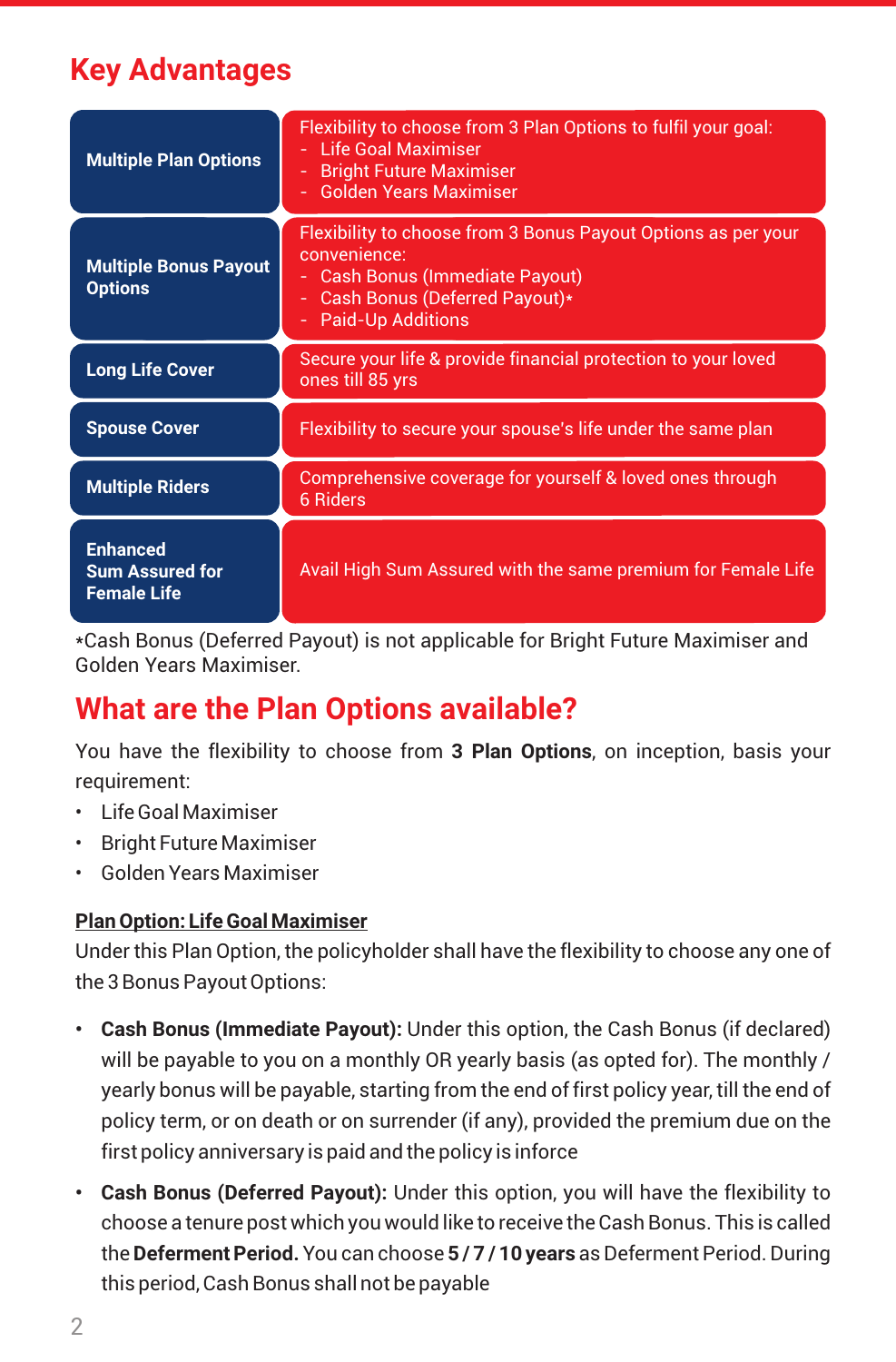Post the Deferment Period (as opted for), the Cash Bonus (if declared) will be payable to you on a monthly / yearly basis starting from the end of first policy month OR year, till the end of the policy term

**• Paid-Up Additions:** Under this option, the Cash Bonus (if declared) will be utilized to purchase additional Sum Assured in the form of Paid-Up Additions, throughout the policy term. Paid-Up Additions shall be payable on Death or Maturity OR you will have the flexibility of encashing the Cash Value of accrued Paid-Up Additions subject to terms & conditions

#### **Plan Option: Bright Future Maximiser**

This plan option shall help you to plan for your children's education, higher studies, marriage or setup a future business. The child shall be Nominee under the plan option.

Under this Plan Option, you shall have to choose the tenure during which, the Cash Bonus will be utilised to purchase Paid-Up Additions and accrue. Kindly note, during this tenure, only accrual in the form of Paid-Up Additions shall be allowed and you do not have the option to choose Cash Bonus (Immediate or Deferred Payout). The minimum & maximum accumulation tenure available under this Plan Option is 5 to 18 years.

Post completion of the tenure, you will receive the Cash Value of accrued Paid-Up Additions as Survival Benefit along with Cash Bonus for the respective year. Under this plan option, the child shall be the nominee.

You will have the flexibility to choose the duration over which the Survival Benefit would be payable. This has to be selected prior to the due date of Survival Benefit:

- Lump sum OR
- In Equal Installments over next 3 years OR
- In Equal Installments over next 5 years

Post the above payout is made, you will also have the flexibility to choose whether to receive future Bonus Payout in the form of

- Cash Bonus (Immediate Payout) OR
- Accumulate them in the form of Paid-Up Additions

## Note :

- You shall receive a notification to opt for Bonus Payout either in the form of "Paid Up Additions" or "Cash Bonus (Immediate Payout)",
	- three months prior to the end of the payout tenure (in case the payout tenure is 3/5 years) or
	- three months prior to the lump sum payout (in case of lump sum)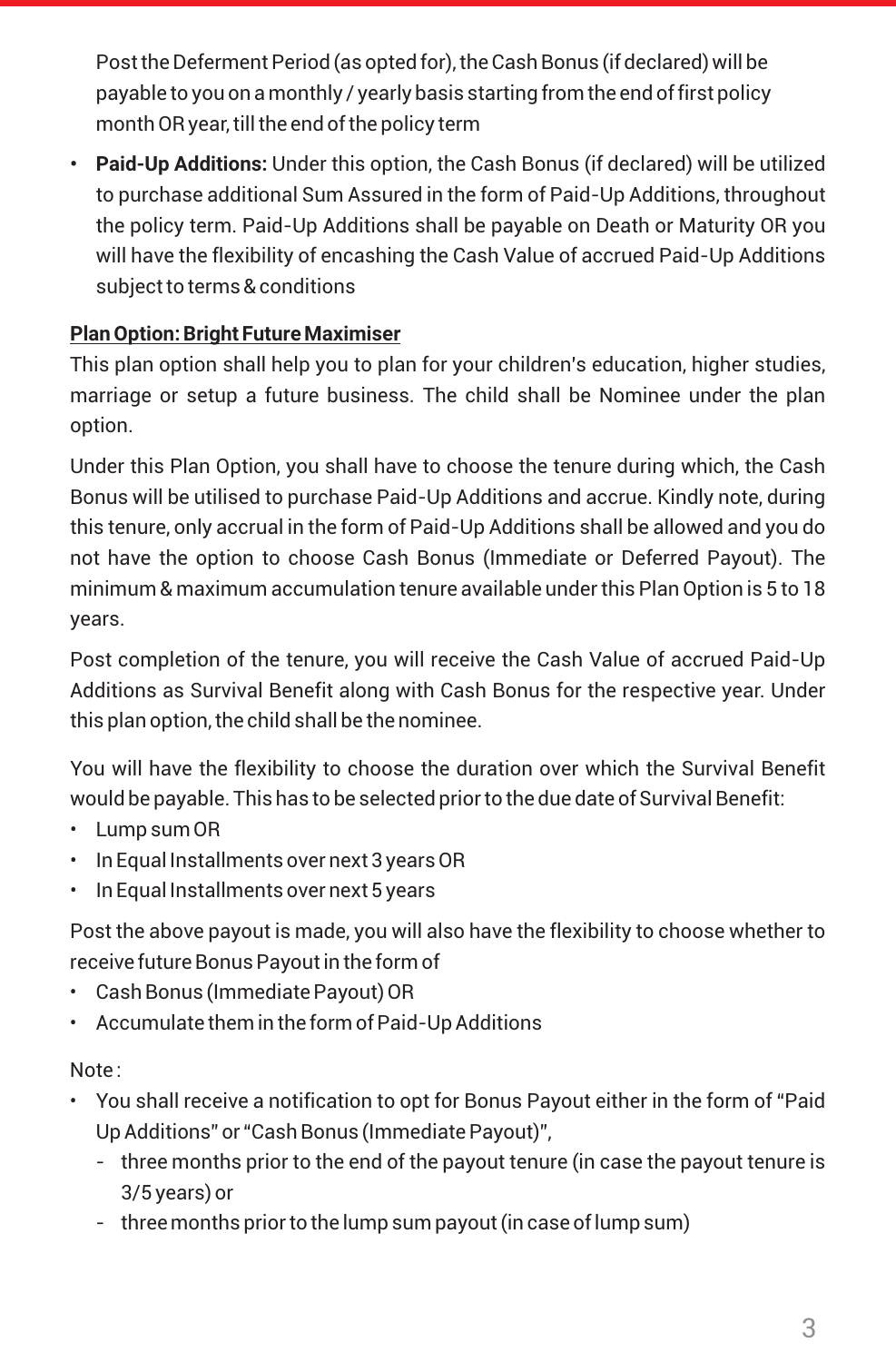- You should select any one of the above mentioned two payout options within 45 days of receiving such communication. In case we do not receive any communication from your side within the stipulated 45 days of receiving communication, the default option shall be "Paid Up Additions"
- Cash Bonus (Deferred Payout) is not applicable for Bright Future Maximiser \*\*

**Tips:** The accumulation tenure should be selected in such a way, so that it meets your requirement to provide best- in-class education or a luxurious marriage or setting up a business for your child.

**For example,** if your child is 5 years old, and you wish to plan for his Higher Education at 22 years, you should ideally choose a accumulation tenure of 16 or 17 years with a lump sum payout option.

**On the other hand,** if your child is 5 years old and you wish to plan to pay the annual tuition fees for 4 years of Graduation (when the Child is 18 years), you should opt for a tenure of 12 or 13 years, along with payout in instalments over 5 years.

#### **Plan Option: Golden Years Maximiser**

This option shall help you create a corpus for your retirement, so that you can enjoy your golden years with your loved ones, without any financial worries.

Under this Plan Option, the Cash Bonus will be utilized to purchase Paid-Up Additions till the Life Insured turns 60 years, post which, the Cash Value of accrued Paid-Up Additions will be payable in lump-sum, as Survival Benefit along with Cash Bonus for the respective year. Kindly note, during this tenure, only accrual in the form of Paid-Up Additions shall be allowed and you do not have the option to choose Cash Bonus (Immediate or Deferred Payout).

Post the above payout is made, you will also have the flexibility to choose whether to receive future Bonus Payout in the form of

- Cash Bonus (Immediate Payout) OR
- Accumulate them in the form of Paid-Up Additions

Note:

- You shall receive a notification to opt for Bonus Payout either in the form of "Paid Up Additions" or "Cash Bonus (Immediate Payout)",
	- o three months prior to the end of the payout tenure (in case the payout tenure is 3/5 years) or
	- o three months prior to the lump sum payout (in case of lump sum)
- You should select any one of the above mentioned two payout options within 45 days of receiving such communication. In case we do not receive any communication from your side within the stipulated 45 days of receiving communication, the default option shall be "Paid Up Additions"
- \*Cash Bonus (Deferred Payout) is not applicable for Golden Years Maximiser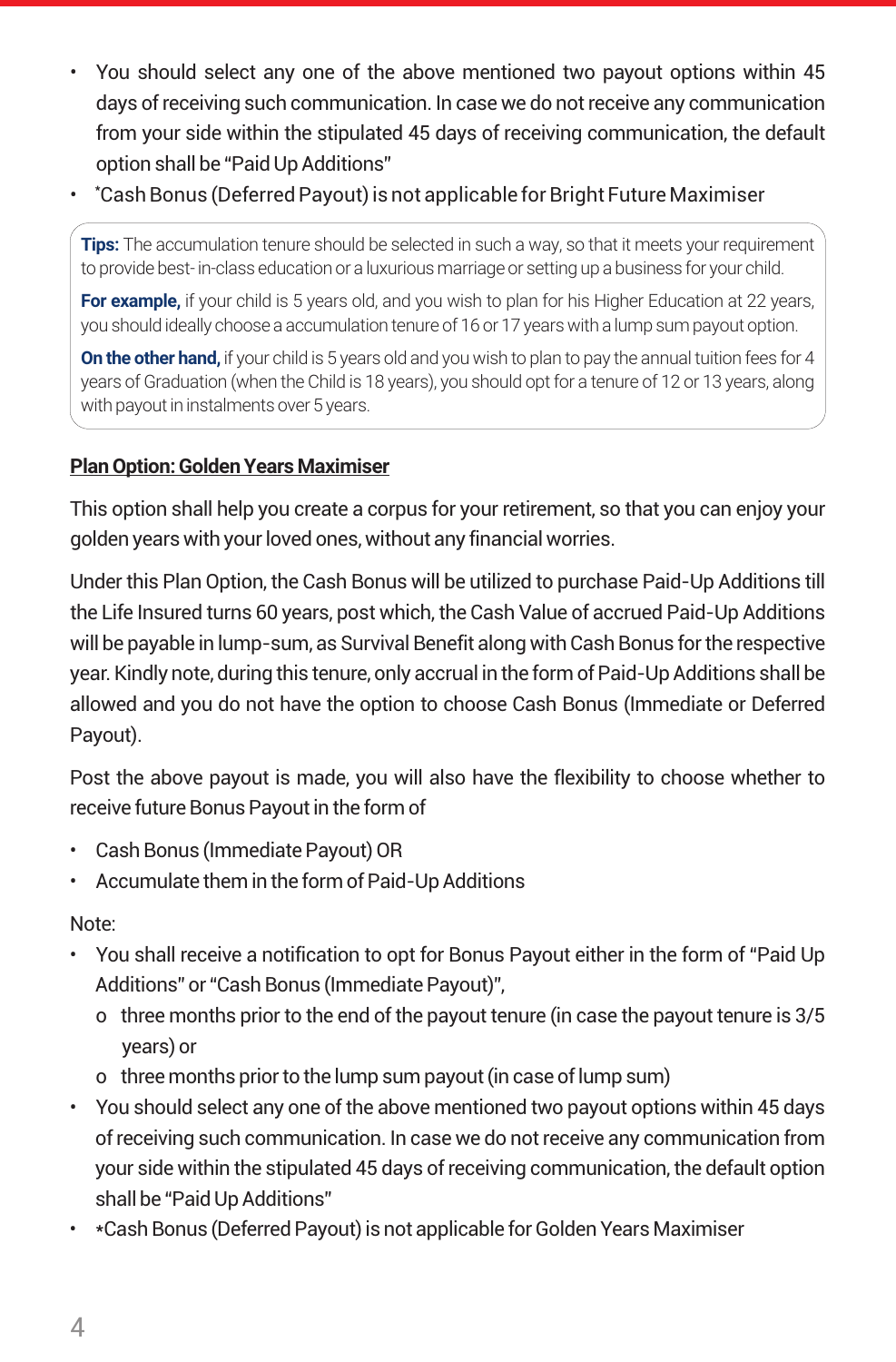# **Plan Benefits:**

#### **Death Benefit:**

If all due premiums have been paid under a policy, in the event of the Life Insured's demise, during the policy term, the death benefit payable shall be as mentioned below:

**Policies where Cash Bonus is opted** (Immediate & Deferred Payout)

- Sum Assured on death $^*$  PLUS
- Interim Bonus (if declared) PLUS
- Terminal Bonus (if declared)

#### **Policies where Paid-Up Additions is opted**

- Sum Assured on death $\overline{\phantom{a}}$ ; PLUS
- Accrued Paid-Up Additions (if any); PLUS
- Interim Bonus (if declared) PLUS
- Terminal Bonus (if declared);

#Where Sum Assured on death is **HIGHEST** of:

- 1 1) 11 times of Annualised Premium (including extra premium, if any) OR
- 2) Basic Sum Assured, which is the guaranteed maturity benefit OR
- 3) 105% of all premiums paid (including extra premium, if any) till the date of death

 $^{\rm !}$ Annualised Premium is the premium payable in a policy year, excluding Goods and Services Tax, Cess, rider premium, underwriting extra premiums and loadings for modal premium, if any.

#### **Death Benefit (in case Spouse Cover has been selected):**

Under all plan options, you have the flexibility to cover the Spouse of the Life Insured as well. The option to select "Spouse Cover" shall only be available at inception. You have the flexibility to choose the Sum Assured on death for Spouse between 50% to 100% of the Basic Sum Assured applicable for Primary Life Insured.

If all due premiums (including additional premium with respect to Spouse) have been paid under a policy, in the event of the demise of Primary Life Insured / Spouse, during the policy term, benefit shall be as mentioned below:

| Death Benefit as mentioned above PLUS                                                                                                                                                                   |                                                                                                                                                   |
|---------------------------------------------------------------------------------------------------------------------------------------------------------------------------------------------------------|---------------------------------------------------------------------------------------------------------------------------------------------------|
| • Waiver of Future Premiums w.r.t Spouse<br><b>PLUS</b><br>Policy continues with Life Cover of<br>Spouse till end of Policy Term or<br>attainment of age 85 years, whichever is<br>earlier <sup>#</sup> | Sum Assured on death for Spouse PLUS<br>Policy continues with all Benefits for<br>٠<br>Primary Life Insured (provided premiums<br>are being paid) |

The life cover for Spouse shall cease on the policy anniversary following attainment of age of 85 years or end of the Policy Term, whichever is earlier. In case the policy anniversary coincides with the date of birth of the Spouse, the life cover will cease on the date of attainment of age of 85 years or end of the Policy Term, whichever is earlier.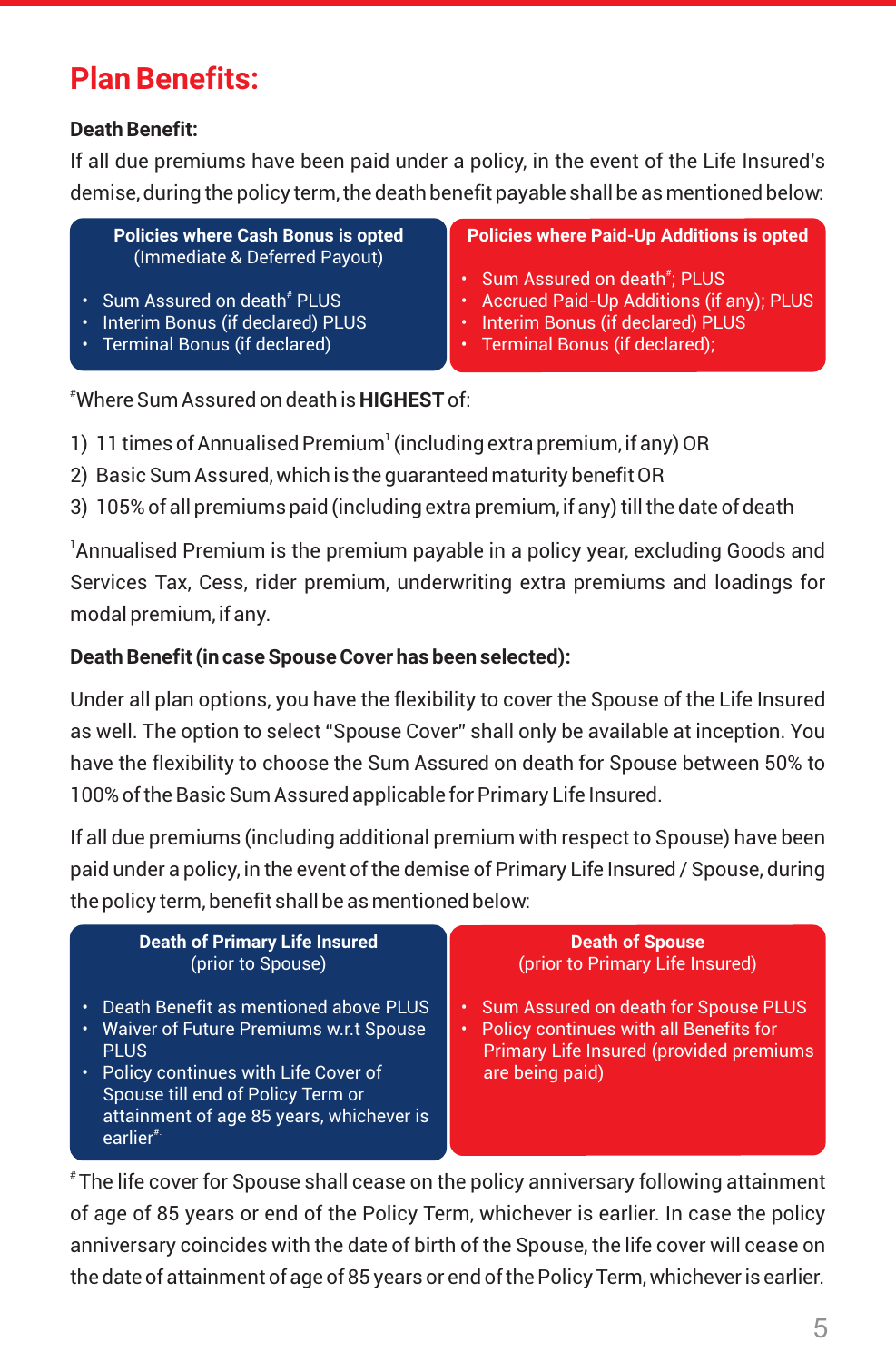In case of simultaneous demise of both Primary Life Insured & Spouse, the following Death Benefit shall be payable and the policy will terminate post benefit payout

- Sum Assured on death PLUS
- Accrued Paid-Up Additions (if any, for policies where Paid-Up Additions is opted) PLUS
- Interim Bonus (if declared) PLUS
- Terminal Bonus (if declared) PLUS
- Sum Assured on death for Spouse

## **Bonus Payout:**

The Survival Benefit shall be payable as per the Bonus Payout (opted for), as mentioned below:

## **Cash Bonus (Immediate or Deferred Payout):**

Under this option, the Cash Bonus shall be payable as mentioned below:

- **Immediate Payout:** Cash Bonus (if declared) shall start at end of first policy year on monthly/ yearly basis, provided the premium due at that date is paid
- **Deferred Payout:** Cash Bonus (if declared) shall start at end of 1st policy month / year, post completion of Deferment Period of 5/7 or 10 years, as opted by you,

You also have the option to choose Cash Payout on a monthly basis, which shall be calculated as:

## **(96% \* Yearly Cash Bonus Payout / 12)**

## **Paid-Up Addition:**

Under this option, the Cash Bonus (if declared) will get utilized to purchase additional Sum Assured in the form of Paid-Up Additions. The "Cash Bonus", for Basic Sum Assured and Paid-Up Additions will be declared separately which in turn will get utilized to purchase additional Sum Assured in the form of Paid-Up Addition at the end of the policy year.

Paid-Up Additions are additional guaranteed benefits payable on death or maturity. Paid-Up Addition will be calculated as: [Paid-Up Addition Factor for the attained age X Cash Bonus]

| Age on exercising Paid-Up Addition option | <b>Paid-Up Addition Factor</b> |
|-------------------------------------------|--------------------------------|
| 25                                        | 1.76098                        |
| 35                                        | 1.68650                        |
| 45                                        | 1.58418                        |
| 55                                        | 1.46152                        |

Sample Paid-Up Addition factors are as follows: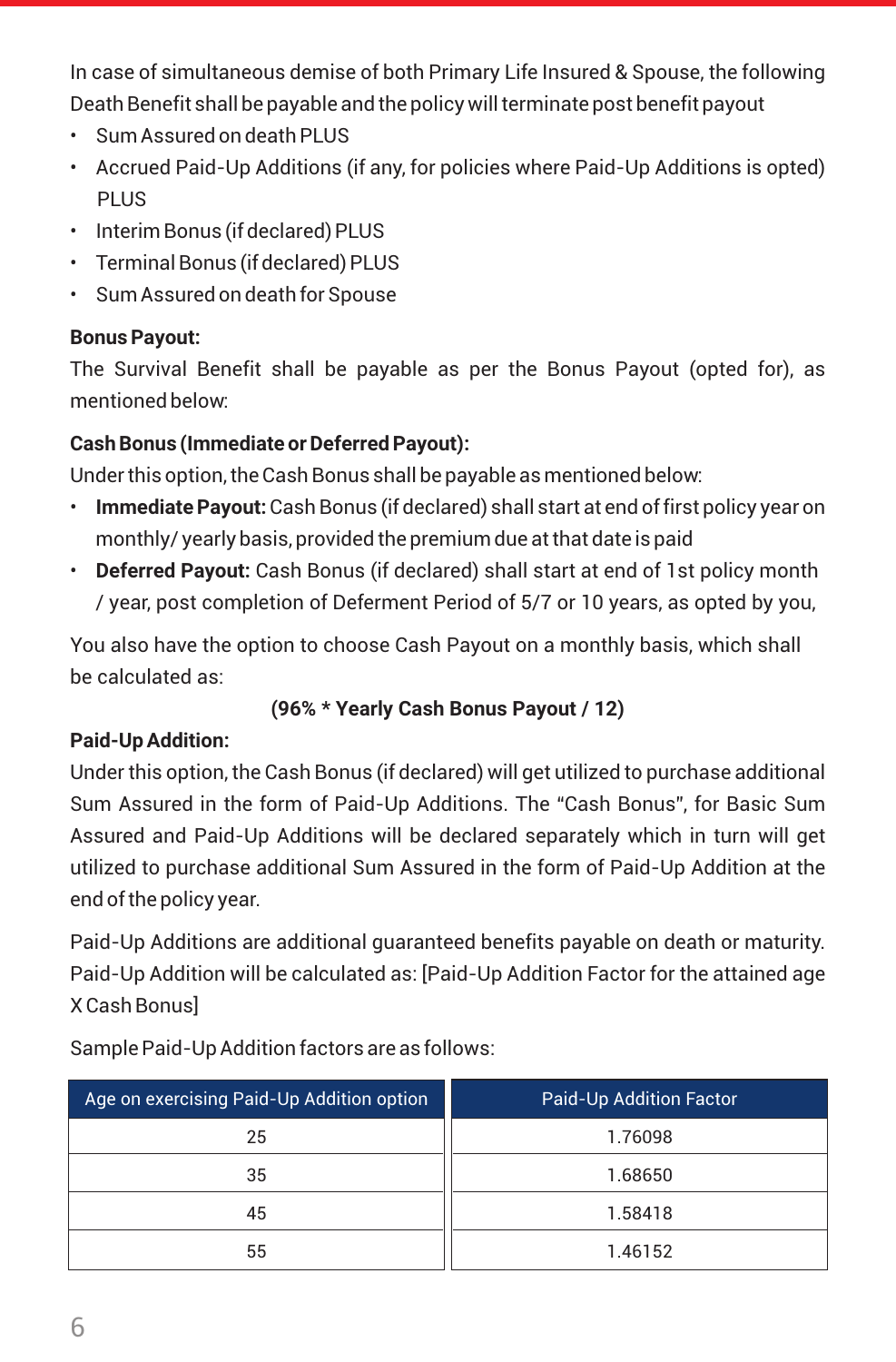#### **Maturity Benefit:**

On survival of Life Insured / Primary Life Insured (in case of Spouse Cover Option), till the end of the policy term, if all due premiums are paid, the following Maturity Benefit will be payable and policy will get terminated.

Under **Cash Bonus (Immediate & Deferred) Payout** Option, the Maturity Benefit payable shall be:

- Basic Sum Assured PLUS
- Cash Bonus (if declared) PLUS
- Terminal bonus (if declared)

Under **Paid-Up Addition** Option, the Maturity Benefit payable shall be:

- Basic Sum Assured PLUS
- Cash Bonus (if declared) PLUS
- Accrued Paid-up Addition (if available) PLUS
- Terminal bonus (if declared)

In case you have opted for Spouse Cover, there shall not be any additional benefit payable on Maturity with regard to Spouse.

# **Other Benefits:**

#### **Encashment of Paid-Up Additions:**

In case you have selected Paid-Up Additions under your policy, you have the flexibility to encash the Paid-Up Additions as and when required by taking the Cash Value of Paid-Up Additions. The remaining Paid-Up Additions will continue to participate in future profits.

The flexibility to encash Paid-Up Additions will be available only from second policy year onwards till end of the policy term subject to availability of Paid-Up Additions. You can only encash for a maximum of 6 times in a policy year with minimum amount of Cash Value being ₹ 3,000.

#### **Enhanced Sum Assured for Female Life:**

Females will be eligible for enhanced Sum Assured. Additional Sum Assured of 1% will be offered only if the female life is Primary Life Insured. The same shall not be applicable for the Spouse, in case Spouse Cover is selected.

#### **Tax Benefit:**

You may avail of tax benefits as specified under the Income Tax Act, 1961. Tax benefits are subject to change as per tax laws. You are advised to consult your Tax Advisor for details. Goods and Services Tax and Cess as applicable shall be levied over and above premium amount shown here as per applicable tax laws.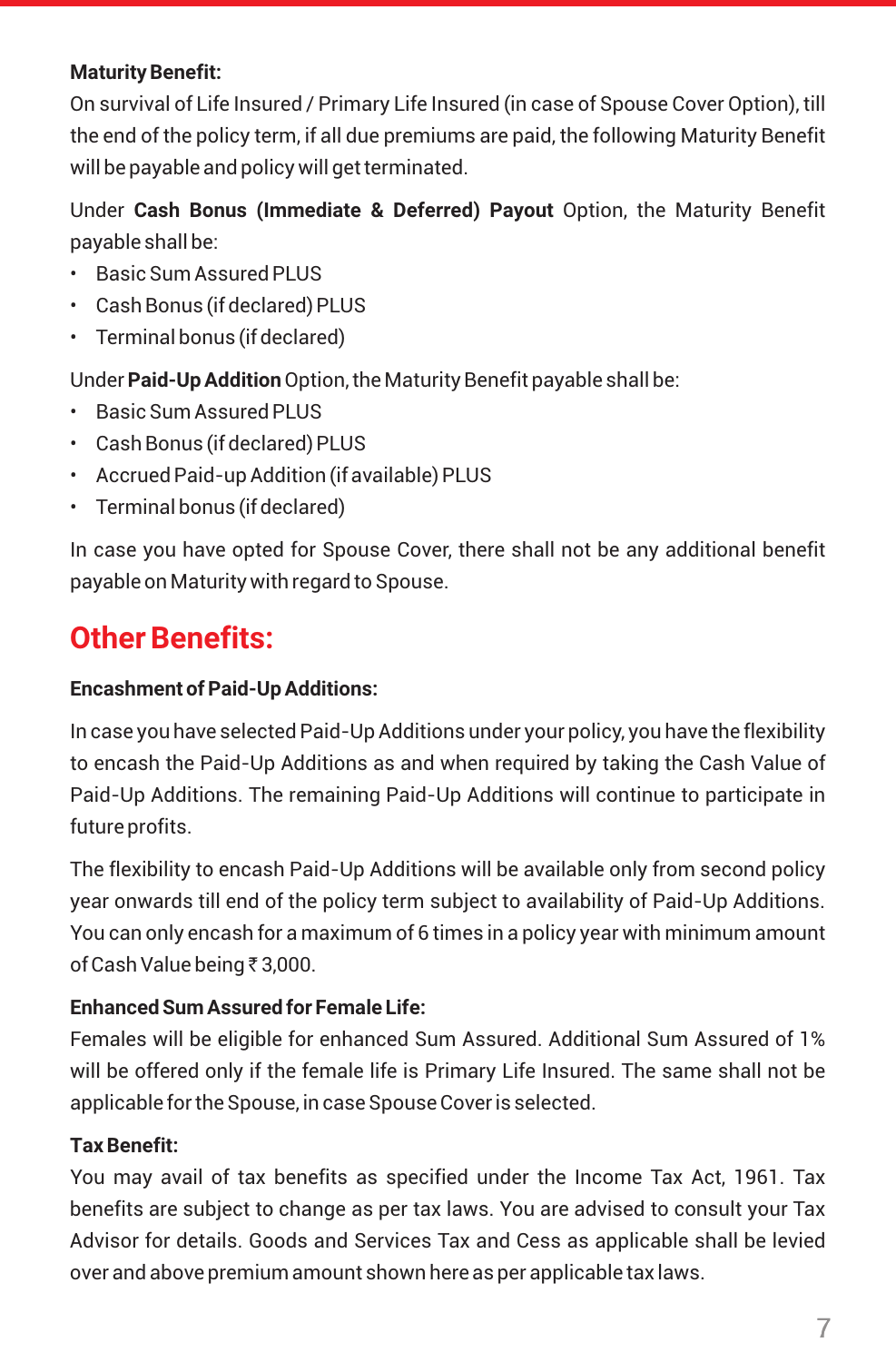#### **Additional Protection through Riders:**

Increase the protection level for Primary Life Insured under the plan by choosing from wide range of optional riders available on payment of additional premium:

- **Kotak Term Benefit Rider (UIN: 107B003V03):** Allows additional death cover on the life of Primary Life Insured over and above the base plan's Death Benefit
- **Kotak Accidental Death Benefit Rider (UIN:107B001V03):** Lump sum benefit paid on accidental death of the Primary Life Insured in addition to Death Benefit under the base plan
- **Kotak Permanent Disability Benefit Rider (UIN:107B002V03):** Instalments paid on admission of a claim on Primary Life Insured becoming disabled due to accident
- **Kotak Life Guardian Benefit (UIN: 107B012V02):** On death of Policyholder, future premiums of the plan will get waived off and the base plan will continue as it is without any change in the plan benefits
- **Kotak Accidental Disability Guardian Benefit (UIN 107B011V02):** On accidental disability of Policyholder, future premiums of the plan will get waived off and the base plan will continue as it is without any change in the plan benefits
- **Kotak Critical Illness Plus Benefit Rider (UIN: 107B020V01):** Rider Sum Assured shall be payable on admission of a claim on any one of the 37 covered critical illness, with respect to Primary Life Insured, subject to terms and conditions, definitions and specific exclusions

For more details on riders and exclusions, please refer to the Individual Rider Brochure before concluding the purchase.

# **Eligibility**

| <b>Entry Age of Life Insured</b><br>(as on last birthday)    | Min: $0$ years (90 days)<br>Max: $50$ years $-6$ & 15 pay<br>$55 \,\text{years} - 8 / 10 \,\text{&} 12 \,\text{pay}$<br>In case Spouse Cover is availed:<br>Min: 18 years (Primary Life Insured & Spouse)<br>Max: 60 years (Spouse) |  |  |
|--------------------------------------------------------------|-------------------------------------------------------------------------------------------------------------------------------------------------------------------------------------------------------------------------------------|--|--|
| <b>Maturity Age of Life Insured</b><br>(as on last birthday) | 85 years for Primary Life Insured<br>In case Spouse Cover is availed:<br>85 years or Age at Maturity whichever is lower - for Spouse.                                                                                               |  |  |
| <b>Policy Term</b>                                           | 85 years less Entry Age of Life Insured (Primary Life Insured<br>in case Spouse Cover option is chosen)                                                                                                                             |  |  |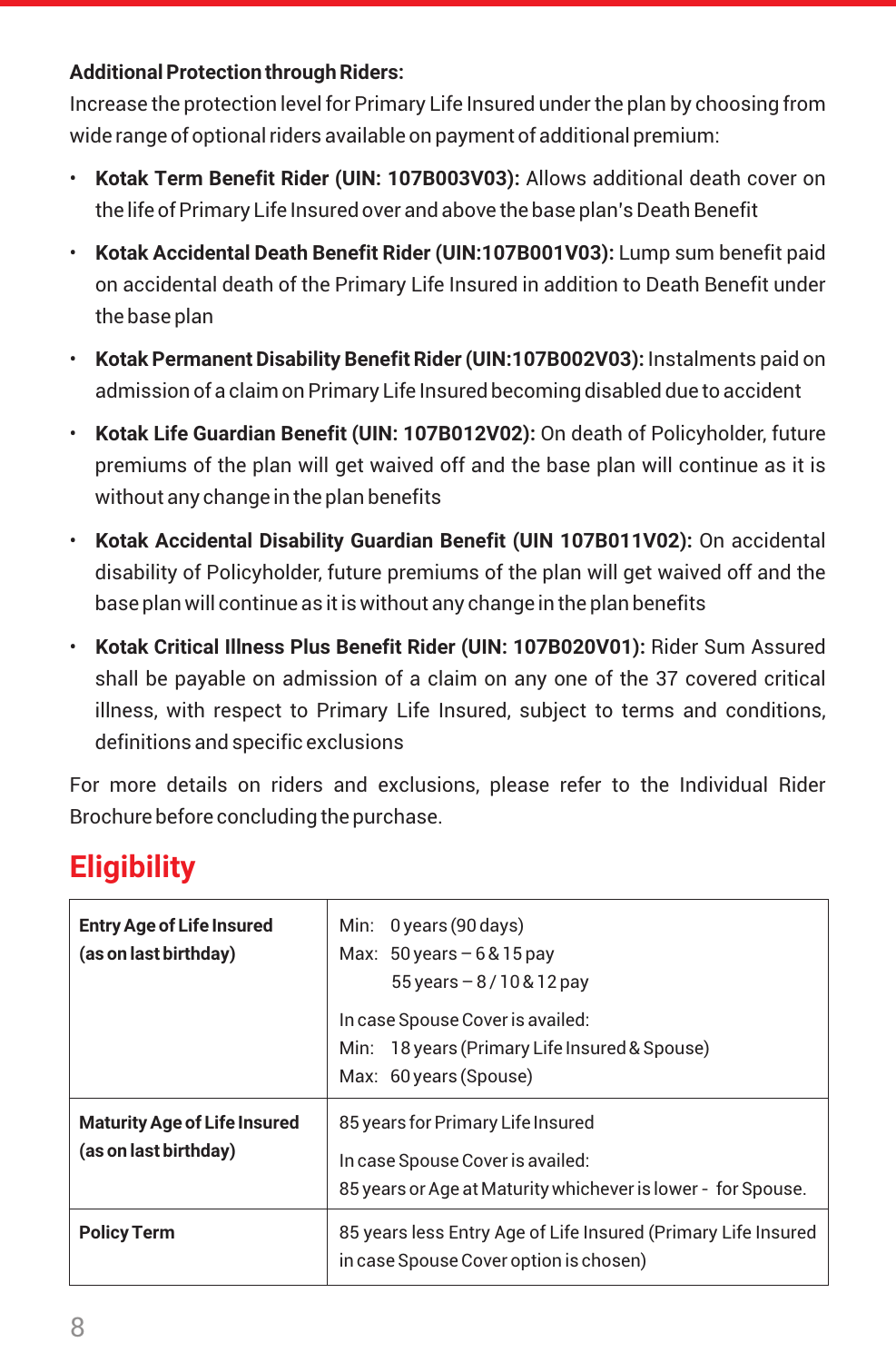| <b>Basic Sum Assured</b>       | Basic Sum Assured shall depend upon the Age, Gender,<br>Policy Term, Premium Payment Term, Premium Amount &<br>Bonus Payout Options chosen. |  |  |
|--------------------------------|---------------------------------------------------------------------------------------------------------------------------------------------|--|--|
|                                | Basic Sum Assured is the Guaranteed Maturity Benefit to be<br>payable on death or maturity.                                                 |  |  |
|                                | Sum Assured on Death for Spouse shall be 50% - 100% of the<br>Basic Sum Assured applicable for Primary Life Insured.                        |  |  |
| <b>Premium Levels (Annual)</b> | Min:<br>$6&8$ Pay: ₹48,000<br>10/12&15 Pay: ₹36,000                                                                                         |  |  |
|                                | Max: No Limits, subject to Board Approved Underwriting<br>Policy                                                                            |  |  |
| <b>Premium Payment Term</b>    | 6/8/10/12&15years                                                                                                                           |  |  |
| <b>Premium Payment Mode</b>    | Yearly, Half yearly, Quarterly and Monthly                                                                                                  |  |  |
| <b>Premium Modal Factor</b>    | Yearly $-100\%$ , Half yearly $-51\%$ , Quarterly $-26\%$ ,<br>Monthly $-8.8%$                                                              |  |  |

## **Illustration:**

Given below is an illustration of the benefits payable, for a healthy male aged 35 years for an Annual Premium of  $\bar{\tau}$  1,00,000, a premium payment term of 12 years and for Basic Sum Assured of ₹11,09,647 and Bonus Payout has been selected as Paid-Up Additions under Life Goal Maximiser.

| <b>Cumulative</b><br>End of |                     | <b>Non-Guaranteed Benefits</b>            |                                           |                |                                                                | <b>Total Benefits including Guaranteed</b><br>and Non-Guaranteed Benefits |                          |              |                                 |
|-----------------------------|---------------------|-------------------------------------------|-------------------------------------------|----------------|----------------------------------------------------------------|---------------------------------------------------------------------------|--------------------------|--------------|---------------------------------|
| <b>Policy</b><br>Year       | <b>Age</b><br>(yrs) | <b>Annual</b><br><b>Premium</b><br>(in 7) | <b>Accrued Paid-Up</b><br><b>Addition</b> |                | <b>Cash Payout and</b><br><b>Terminal Bonus</b><br>at Maturity |                                                                           | <b>Maturity Benefit*</b> |              | <b>Sum</b><br><b>Assured on</b> |
|                             |                     |                                           | @ 4% p.a.^                                | @ $8\%$ p.a. ^ | @ 4% p.a.^                                                     | @ 8% p.a. ^                                                               | @ 4% p.a.^               | @ 8% p.a. ^  | death*                          |
| 1                           | 36                  | 1,00,000                                  | 33,912                                    | 61,400         | 0                                                              | 0                                                                         | $\mathbf{0}$             | $\mathbf{0}$ | 11,09,647                       |
| 5                           | 40                  | 5,00,000                                  | 1,74,305                                  | 3,37,240       | 0                                                              | 0                                                                         | $\mathbf{0}$             | $\mathbf{0}$ | 11,09,647                       |
| 10                          | 45                  | 10,00,000                                 | 3,60,077                                  | 7,58,245       | 0                                                              | $\mathbf{0}$                                                              | $\mathbf{0}$             | 0            | 11,09,647                       |
| 15                          | 50                  | 12,00,000                                 | 5,56,475                                  | 12,76,935      | 0                                                              | 0                                                                         | $\Omega$                 | 0            | 12,60,000                       |
| 20                          | 55                  | 12,00,000                                 | 7,62,569                                  | 19,07,718      | $\mathbf{0}$                                                   | 0                                                                         | $\Omega$                 | 0            | 12,60,000                       |
| 25                          | 60                  | 12,00,000                                 | 9,77,385                                  | 26,65,198      | $\mathbf{0}$                                                   | 0                                                                         | $\mathbf{0}$             | $\mathbf{0}$ | 12,60,000                       |
| 30                          | 65                  | 12,00,000                                 | 11,99,547                                 | 35,62,243      | $\mathbf{0}$                                                   | $\mathbf{0}$                                                              | $\mathbf{0}$             | $\mathbf{0}$ | 12,60,000                       |
| 35                          | 70                  | 12,00,000                                 | 14,27,215                                 | 46,08,155      | 0                                                              | $\mathbf{0}$                                                              | $\mathbf{0}$             | 0            | 12,60,000                       |
| 40                          | 75                  | 12,00,000                                 | 16,58,287                                 | 58,07,800      | 0                                                              | $\mathbf{0}$                                                              | $\mathbf{0}$             | 0            | 12,60,000                       |
| 45                          | 80                  | 12,00,000                                 | 18,90,027                                 | 71,57,773      | $\mathbf{0}$                                                   | $\mathbf{0}$                                                              | $\Omega$                 | $\mathbf{0}$ | 12,60,000                       |
| 50                          | 85                  | 12,00,000                                 | 20,72,586                                 | 83,29,559      | 5,12,274                                                       | 67,57,845                                                                 | 36,94,506                | 1,61,97,052  | 12,60,000                       |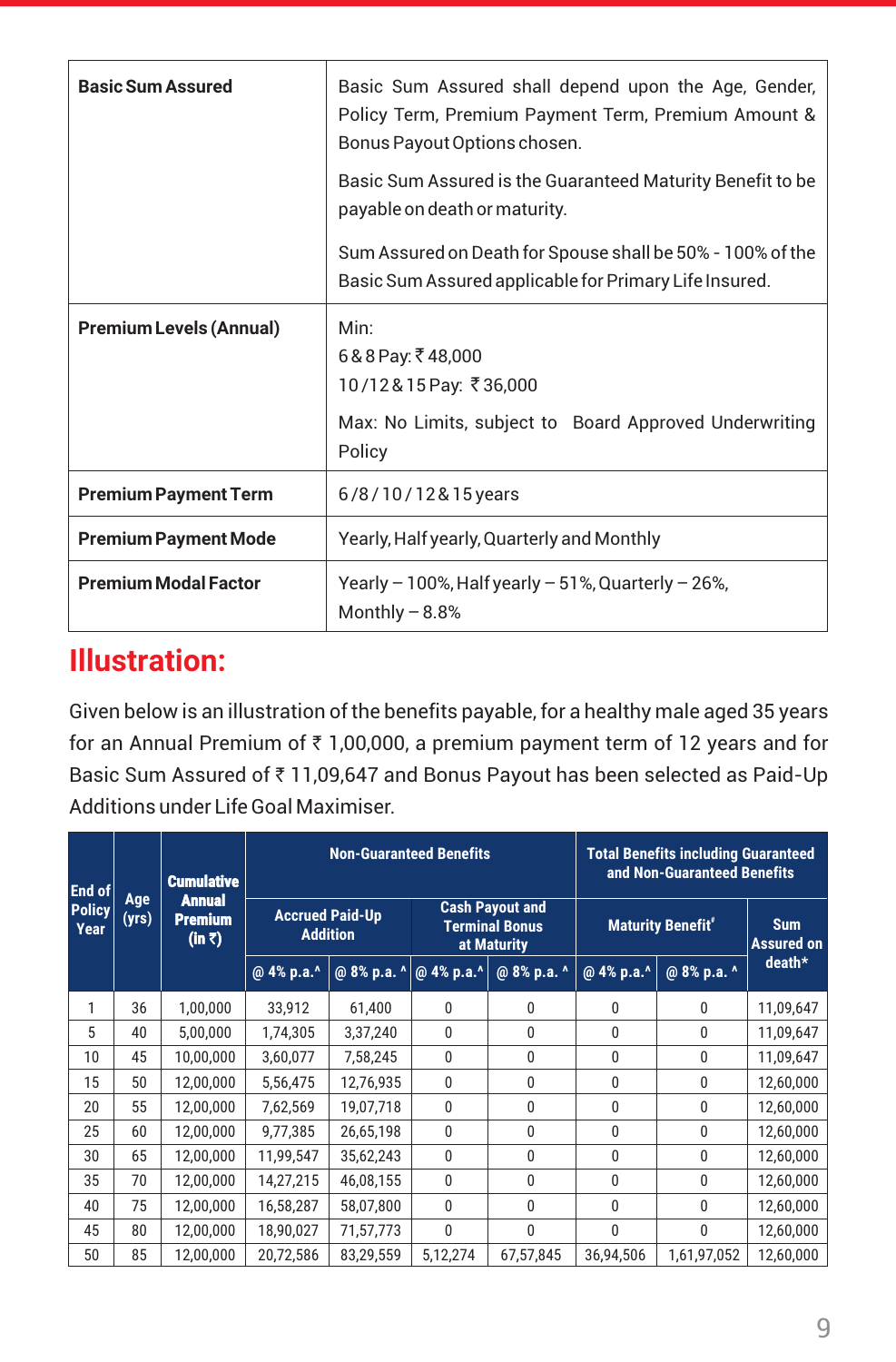Please note: The above illustration is an extract of a separate, more detailed benefit illustration. For details, please refer to the Benefit Illustration. The above premium figures are exclusive of Goods and Services Tax and Cess, as applicable. Goods and Services Tax and Cess thereon, shall be charged as per the prevalent tax laws over and above the said premiums.

# Sum of Basic Sum Assured, Accrued Paid-up Additions (if available), Cash Bonuses (if declared) and Terminal bonus (if declared).

\*Accrued Paid-Up Additions (if available), Terminal Bonus (if declared) and Interim Bonus (if declared) will be payable over and above the Sum Assured on death.

^The assumed non-guaranteed rates of return chosen in the illustration are 4% p.a. and 8% p.a. These assumed rates of return are not guaranteed and they are not the upper or lower limits of what you might get back as the value of your policy is dependent on a number of factors including future investment performance. The actual experience may be different from the illustrated. The guaranteed and non-guaranteed benefits are applicable only if all due premiums are paid. Cash Bonus and Terminal Bonus have been calculated at the assumed non-guaranteed rates of return of 4% p.a. & 8% p.a. Please note that Bonuses are NOT guaranteed and may be as declared by the Company from time to time.

# **Terms and Conditions:**

#### **Annualised Premium:**

It refers to the premium payable in a policy year, excluding the underwriting extra premiums and loadings for modal premium, if any., e.g. If the policyholder is paying Half-yearly premium of  $\bar{\tau}$  51,000 then the Annualised Premium will be  $\bar{\tau}$  100,000 (` 51,000 / modal factor of 51%). This premium will also be excluding Rider Premiums, if any and Goods and Services Tax and Cess, as applicable.

#### **Bonus:**

**Cash Bonus (Immediate Payout):** At the end of each financial year throughout the policy term, the company may declare a bonus expressed as a percentage of the Basic Sum Assured. The Cash Bonus will be this percentage multiplied by the Basic Sum Assured.

These Bonuses are not guaranteed. These Cash Bonuses will be applicable provided all due premiums have been paid in full. The Cash Bonus shall be payable, either on monthly or yearly basis, as opted by you. Cash Bonus shall be payable till end of policy term or till death (if any) or till surrender (if any), whichever is earlier.

#### **Bonus payment of the first policy year:**

Yearly / monthly cash bonus, if declared, pertaining to first policy year shall be payable at the end of the 13th policy month, provided the premium due on the first policy anniversary is paid and the policy is inforce at that point in time.

#### **Bonus payment of second and subsequent policy year:**

The policyholder will be entitled to receive the cash bonus, if declared, at the end of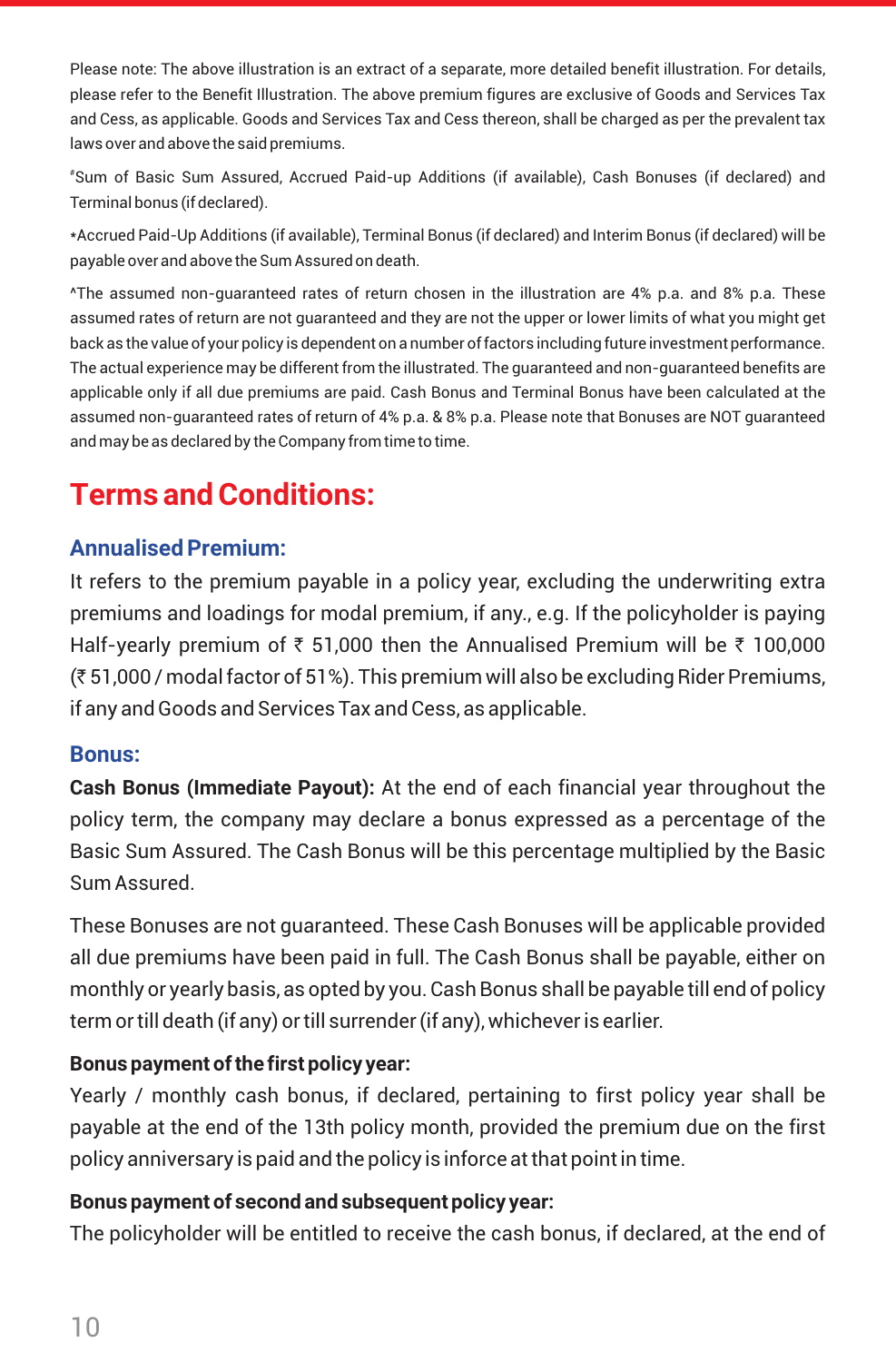the policy year / month (as opted by the policyholder), provided the policy is inforce.

#### **Cash Bonus (Deferred Payout):**

Post completion of Deferment Period, the company may declare a bonus, at the end of each financial year throughout the policy term, expressed as a percentage of the Basic Sum Assured. The Cash Bonus will be this percentage multiplied by the Basic Sum Assured.

These Bonuses are not guaranteed. These Cash Bonuses will be applicable provided all due premiums have been paid in full. The Cash Bonus payable shall be either on monthly or yearly basis, as opted by you. Cash Bonus shall start from the end of first policy month / year immediately post completion of Deferment Period. The same shall be payable till end of policy term or till death (if any) or surrender (if any), whichever is earlier.

Deferred Cash Bonus is not applicable for "Bright Future Maximiser" & "Golden Years Maximiser".

'The policyholder who has opted for "Yearly Cash Bonus Payout" has the flexibility to change to "Monthly Cash Bonus Payout" within the First Policy Anniversary under Immediate Payout option and prior to the end of Deferment Period under Deferred Payout option; post which this option to modify the frequency of Cash Bonus shall not be allowed.'

#### **Paid-Up Additions:**

At the end of each financial year throughout the policy term, the company may declare a bonus expressed as a percentage of the Basic Sum Assured. The Cash Bonus will be this percentage multiplied by the Basic Sum Assured.

These Bonuses are not guaranteed. These Cash Bonuses will be applicable provided all due premiums have been paid in full. The Cash Bonus payable, will be utilized to purchase Paid-Up Additions.This will be done till the end of the policy term or death or surrender, whichever is earlier. These Paid-Up Additions shall also participate in the profits of the Company. At the end of each financial year, the Company may declare Cash Bonus Rates which will be applied on Basic Sum Assured and Accrued Paid-Up Additions. The Cash Bonus rate on Paid–Up Additions and Basic Sum Assured may be different.

Once the policy has been made Reduced Paid-Up, Cash Bonuses are not declared in subsequent years for that policy unless the policy is revived.

**Interim Bonus:** In the event of a claim, an interim bonus (if declared) may be payable at such rate as may be decided by the Company. This interim bonus rate will be expressed as a percentage of Basic Sum Assured or Accrued Paid-Up Additions (if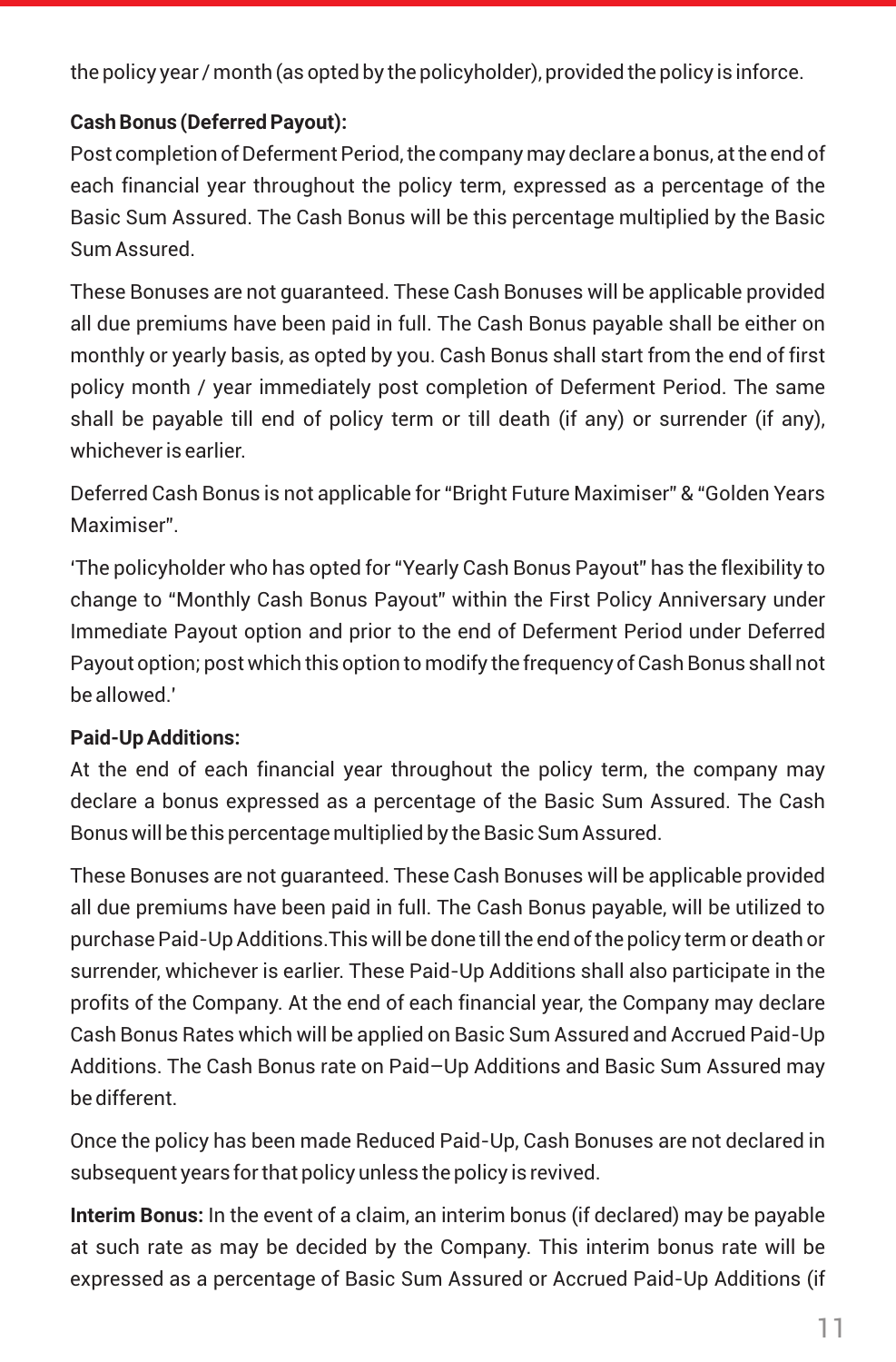available), as the case may be. Interim bonus rate may be declared at the end of each Financial Year and shall be applicable for the policies exiting between two policy anniversaries due to death claim or surrenders. The Interim bonus will be proportionately calculated for the period starting from previous policy anniversary till the date of exit. This bonus may be applicable on both Basic Sum Assured and Paid-Up Additions (if available).

**Terminal Bonus:**The Company may decide to pay Terminal Bonus on exit of the Policy and shall be a percentage of the Basic Sum Assured and Paid-Up Additions (if available), as the case may be. Terminal Bonus may or may not be payable on Death or on Surrender of the Policy. The Terminal Bonus rate on Paid–Up Additions and Terminal Bonus rate on Basic Sum Assured may be different.

## **Vesting of Minor Life:**

For policies issued on minor life, the risk commences immediately after the policy is issued. If the Life Insured is minor, the Policyholder should ensure that while the Life Insured is still a minor, the Cash Payouts or the encashment of Paid-Up Additions (depending on the Bonus option chosen) is used for the benefits of the minor life. In case of death of the Policyholder during the policy term when the life insured is still minor, the benefits shall be payable to Legal guardian/appointee of the minor Life Insured.

Where the Policy has been issued on the life of a minor (i.e. minor life is Life Insured), the Policy shall automatically vest on him/her with effect from the date of completion of 18 years of age and the Life Insured shall be the Policyholder from such date.

#### **Change of Bonus Option:**

- For policies opted with Cash Bonus (Immediate & Deferred Payout) option, you have the flexibility to change to Paid-Up Addition only once during the policy term.
- For policies opted with Paid-Up Addition option, you cannot change to Cash Bonus (Immediate & Deferred Payout) option

The change can be done on any policy anniversary by giving a written request to the company, within 3 months prior to the policy anniversary. In case the request is not received within the defined time frame, the policy will continue as per the option selected at inception.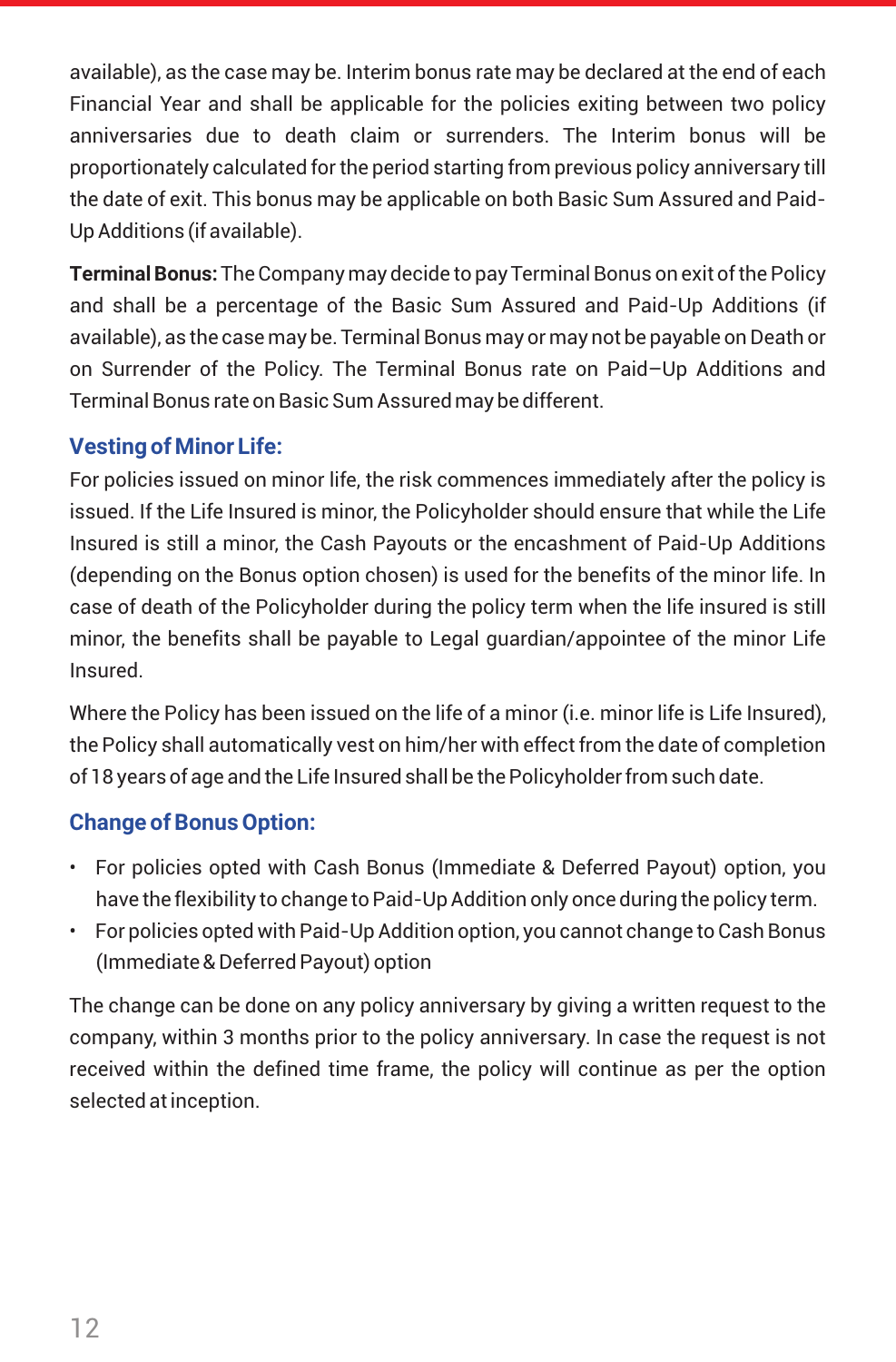## **Higher Sum Assured for Higher Premium Band:**

You shall be eligible for a Higher Sum Assured in case you pay higher premium under this plan. The same shall be calculated as mentioned below:

|              |                            | <b>Sum Assured Factor</b>        |                                 |                               |                                |  |  |
|--------------|----------------------------|----------------------------------|---------------------------------|-------------------------------|--------------------------------|--|--|
| <b>Bands</b> | <b>Premium Band</b>        |                                  | 6 Pay and 8 Pay                 | 10 Pay, 12 Pay and 15 Pay     |                                |  |  |
|              |                            | <b>Cash Bonus</b><br>(Immediate) | <b>Cash Bonus</b><br>(Deferred) | Cash Bonus<br>(Immediate)     | Cash Bonus<br>(Deferred)       |  |  |
| Band 1       | ₹ 36.000 to<br>₹47.999     | Not Applicable                   |                                 | 100% of Base<br>Sum Assured   | 100% of Base<br>Sum Assured    |  |  |
| Band 2       | ₹48,000 to<br>₹ 1,99,999   | 100% of Base<br>Sum Assured      | 100% of Base<br>Sum Assured     | 101% of Base<br>Sum Assured   | 100.85% of Base<br>Sum Assured |  |  |
| Band 3       | ₹ 2.00.000 to<br>₹4.99.999 | 102.5% of Base<br>Sum Assured    | 102% of Base<br>Sum Assured     | 103% of Base<br>Sum Assured   | 102.5% of Base<br>Sum Assured  |  |  |
| Band 4       | ₹ 5.00.000 &<br>above      | 103% of Base<br>Sum Assured      | 102.5% of Base<br>Sum Assured   | 103.5% of Base<br>Sum Assured | 103% of Base<br>Sum Assured    |  |  |

## **Death Benefit:**

Following are some additional conditions pertaining to death benefit:

• If the death occurs during grace period, the due unpaid premium (if any) till the date of death will be deducted from the aforesaid Death Benefit. For policies with nonannual Premium Payment mode, balance of the Premium for that Policy year will also be deducted from the Death Benefit.

## **Grace Period:**

There is a grace period of 30 days from the due date for payment of premium for the yearly, half-yearly and quarterly mode, and 15 days for the monthly mode. During this period the policy will be considered to be in-force with risk cover as per the terms of the policy.

#### **Lapse:**

If Premiums are discontinued any time during the first two policy years, the policy shall lapse at the end of the grace period and no benefits will be payable. However,

- if the Policyholder chooses Paid-Up Additions as bonus payout option and Policy lapses after first Policy Year which is not revived subsequently then Cash Value of accrued Paid-Up Addition (if available) shall be paid at the end of revival period
- if the Policyholder chooses Paid-Up Additions as bonus payout option and Policy lapses after first Policy Year, and if Primary Life Insured dies during revival period then accrued Paid-Up Additions shall be paid to the beneficiary
- If the policyholder chooses monthly Cash Bonus Payout option and Policy is lapsed after 1st policy year, then policyholder will continue to get due monthly cash bonus payout until the date of lapse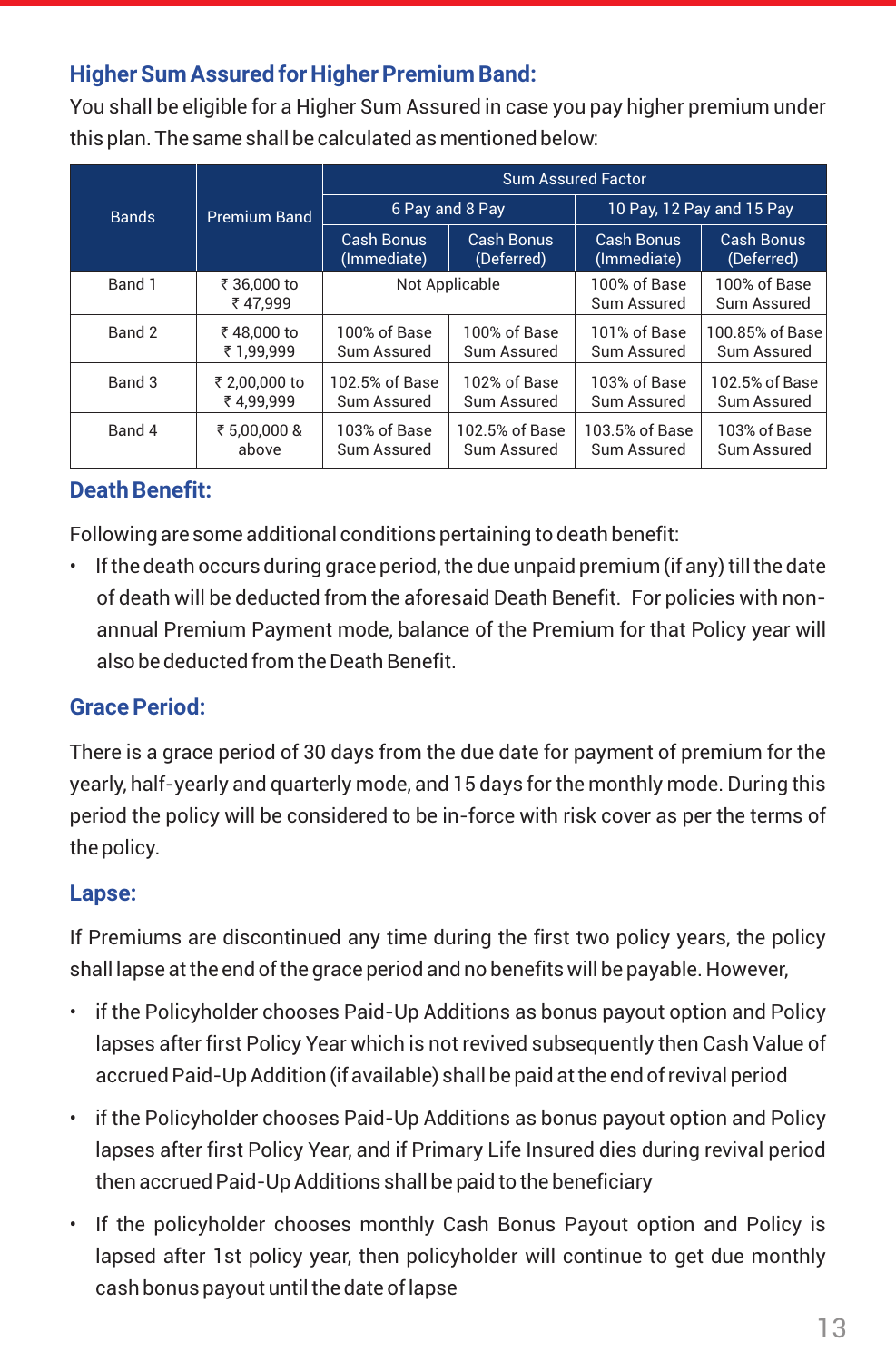#### **Revival:**

A lapsed / Reduced Paid-Up policy can be revived within five policy years from the due date of the first unpaid premium.

- The revival can be done without evidence of good health on payment of the outstanding premiums with interest rate (currently 9% p.a. of outstanding premiums), if the payment is made within six months of the date of first unpaid premium. Thereafter to revive the policy, evidence of good health would be required along with payment of the outstanding premiums with interest rate (currently 9% p.a. of outstanding premiums). Extra premiums may be required based on the underwriting decision
- Policy will not be eligible for declared bonuses during the lapse period. However, all benefits under the policy will be reinstated on the revival of the policy
- If lapsed policy is not revived during the revival period, the policy will be terminated without paying any benefits
- If policy in Reduced Paid-Up mode is not revived during the revival period, it will continue in that mode until maturity, death or surrender, whichever is earlier. There is no reduced paid-up value with respect to the Spouse Cover. The cover on Spouse will lapse immediately and automatically at the expiry of the Grace Period, and no benefit with respect to Spouse will be payable under the Policy.
- Riders cannot be revived independently and can only be revived along with the revival of the base plan
- If the Primary Life Insured under Spouse Cover is uninsurable at revival, then, the Spouse Cover alone cannot be revived. However, if Spouse is uninsurable at revival, the cover of the Primary Life Insured can be revived and the Policy will continue only for Primary Life Insured

#### **Surrender:**

The policy acquires a Guaranteed Surrender Value (GSV) after payment of full premiums for first two consecutive policy years. Guaranteed Surrender Value (GSV) will be as follows:

- **• Under Cash Bonus Payout option:** 
	- Higher of

Percentage of Total Premiums paid (including extra premium but excluding Goods and Services Tax and Cess, as applicable, Premium with respect to Spouse and Rider premium, if any) LESS Total Applicable Survival Benefit\*\*

**OR**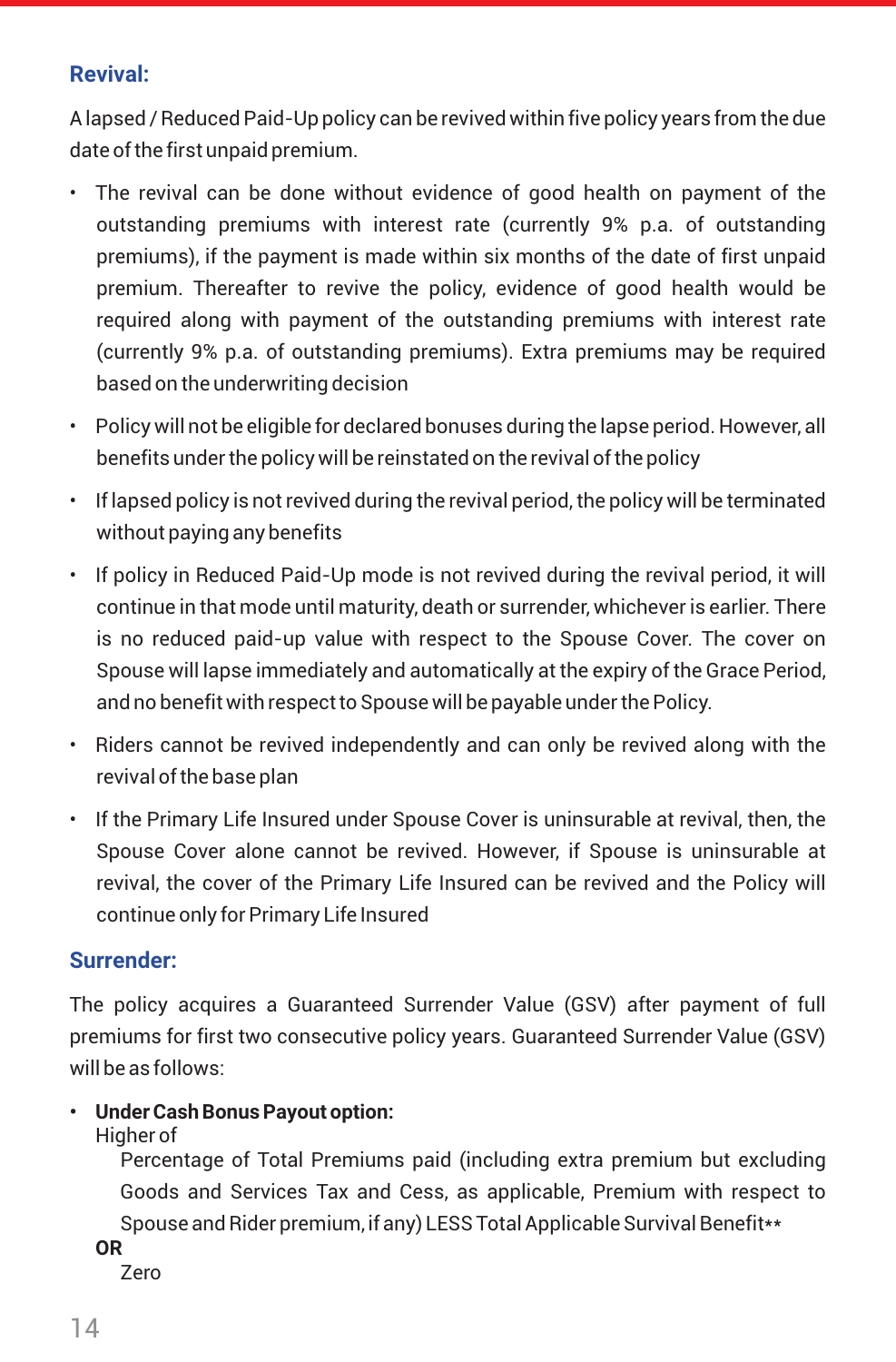#### **• Under Paid-Up Addition option:**

Higher of

Percentage of Total Premiums paid (including extra premium but excluding Goods and Services Tax and Cess, as applicable, Premiums with respect to Spouse and Rider premium, if any) PLUS Cash Value of Paid-up Additions, if available LESS Total Applicable Survival Benefit\*\*

**OR** 

Zero

- \*\* Total Applicable Survival Benefit is defined as:
- Cash Bonus including interim bonus, if any, paid till date under Cash Payout Option and
- Cash Bonus including interim bonus, if any, utilized to purchase Paid-Up Additions till date under Paid-Up Addition option.

Guaranteed Surrender Value cannot be less than zero. GSV Factors as percentage of total premiums paid are mentioned in the table below:

| Policy Year of | <b>Premium Payment Term</b> |       |     |                 |       |  |  |
|----------------|-----------------------------|-------|-----|-----------------|-------|--|--|
| Surrender      | $6\overline{6}$             | 8     | 10  | 12 <sub>2</sub> | 15    |  |  |
| 1              | $0\%$                       | $0\%$ | 0%  | 0%              | $0\%$ |  |  |
| $\overline{2}$ | 30%                         | 30%   | 30% | 30%             | 30%   |  |  |
| 3              | 35%                         | 35%   | 35% | 35%             | 35%   |  |  |
| 4              | 50%                         | 50%   | 50% | 50%             | 50%   |  |  |
| 5              | 50%                         | 50%   | 50% | 50%             | 50%   |  |  |
| 6              | 60%                         | 50%   | 50% | 50%             | 50%   |  |  |
| $\overline{7}$ | 70%                         | 50%   | 50% | 50%             | 50%   |  |  |
| 8              | 80%                         | 58%   | 58% | 58%             | 58%   |  |  |
| 9              | 83%                         | 67%   | 67% | 67%             | 67%   |  |  |
| 10             | 85%                         | 75%   | 75% | 75%             | 75%   |  |  |
| 11             | 88%                         | 83%   | 83% | 80%             | 80%   |  |  |
| 12             | 90%                         | 90%   | 90% | 85%             | 85%   |  |  |
| 13             | 90%                         | 90%   | 90% | 90%             | 90%   |  |  |
| 14             | 90%                         | 90%   | 90% | 90%             | 90%   |  |  |
| 15 and above   | 90%                         | 90%   | 90% | 90%             | 90%   |  |  |

Cash Value of Paid-Up Addition (if available) is calculated as: [Accrued Paid-Up Addition (if any) X 'Cash Value Factor for Paid-Up Addition']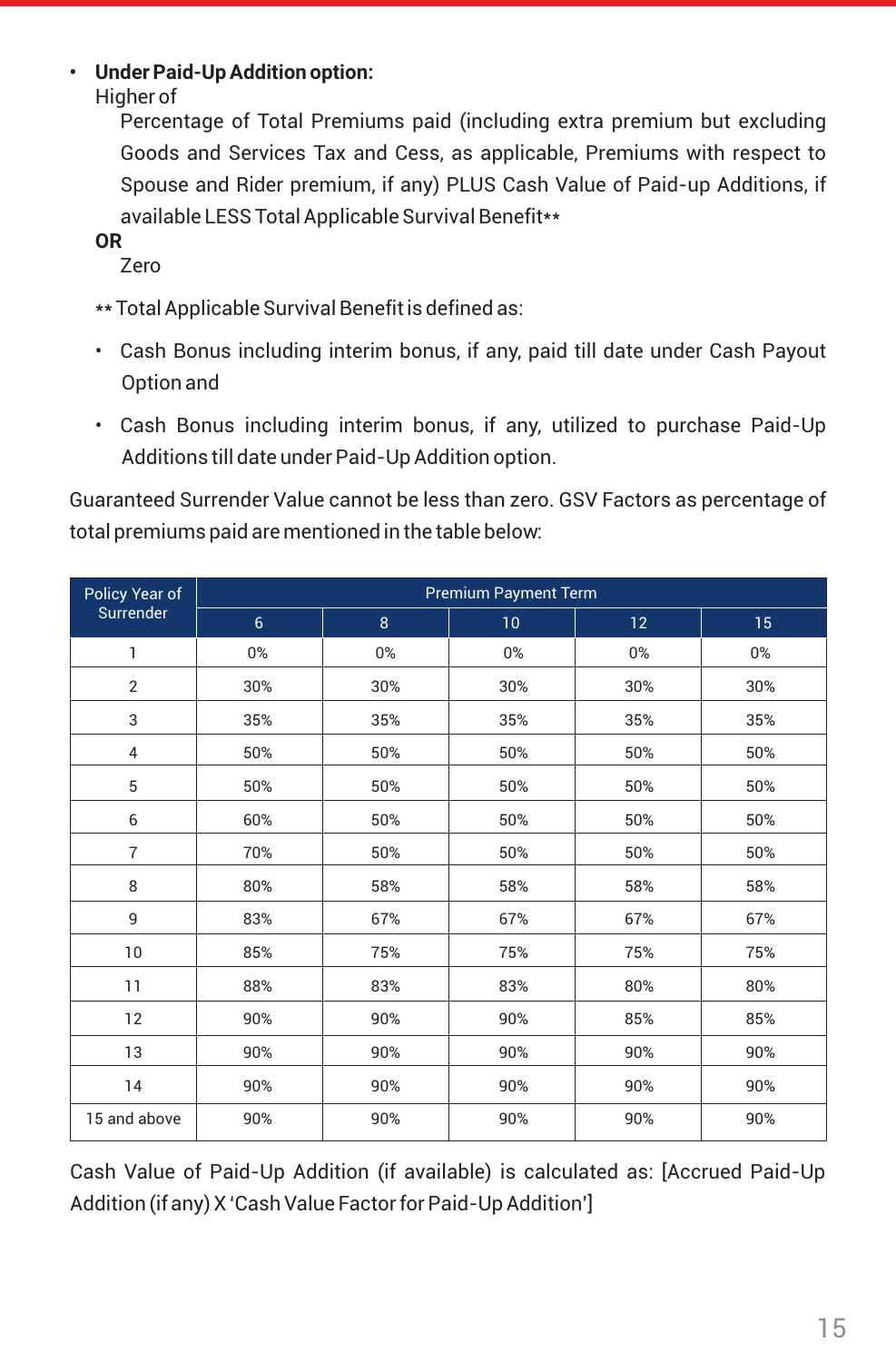Sample 'Cash Value Factor for Paid-Up Additions' for standard lives are given in the table below:

| Age on Surrender/Encashment | <b>Cash Value Factor for Paid-Up Additions</b> |
|-----------------------------|------------------------------------------------|
| 30                          | 0.578958                                       |
| 40                          | 0.610236                                       |
| 50                          | 0.656069                                       |
| 60                          | 0.715876                                       |
| 70                          | 0.795298                                       |

Subject to the minimum Guaranteed Surrender Value, the company may consider paying a Special Surrender Value (SSV) calculated according to the basis and method in use from time to time after getting IRDAI's approval.

On Surrender, higher of SSV or GSV will be payable. The surrender value will be paid out as a lump sum benefit. After the Surrender benefit payout, all other benefits under the plan will fall away and the policy will get terminated.

If Spouse Cover is selected, Surrender Value payable will be only with respect to Primary Life Insured. There is no additional surrender benefit payable with respect to the Spouse.

## **Reduced Paid-Up Policy:**

After the policy acquires Surrender Value, if the subsequent premiums are not paid within the grace period the policy will be converted into a Reduced Paid-Up policy by default.

- The policy will not be eligible for any future Cash bonuses & Paid-Up Additions once it has been converted into a Reduced Paid-Up policy;
- The rider benefit will be available as per Reduced Paid-Up Rider Sum Assured, if applicable, as per rider features
- Basic Sum Assured is reduced to Reduced Paid-Up Basic Sum Assured as follows: Basic Sum Assured X [(Total Premiums\* paid/ Total premiums\* payable during the entire policy term)]
- Sum Assured on death will also be reduced to Reduced Paid-Up Sum Assured on death as follows: Sum Assured on death as on the date of Reduced Paid-Up X [(Total Premiums\* paid/ Total premiums\* payable during the entire policy's term)]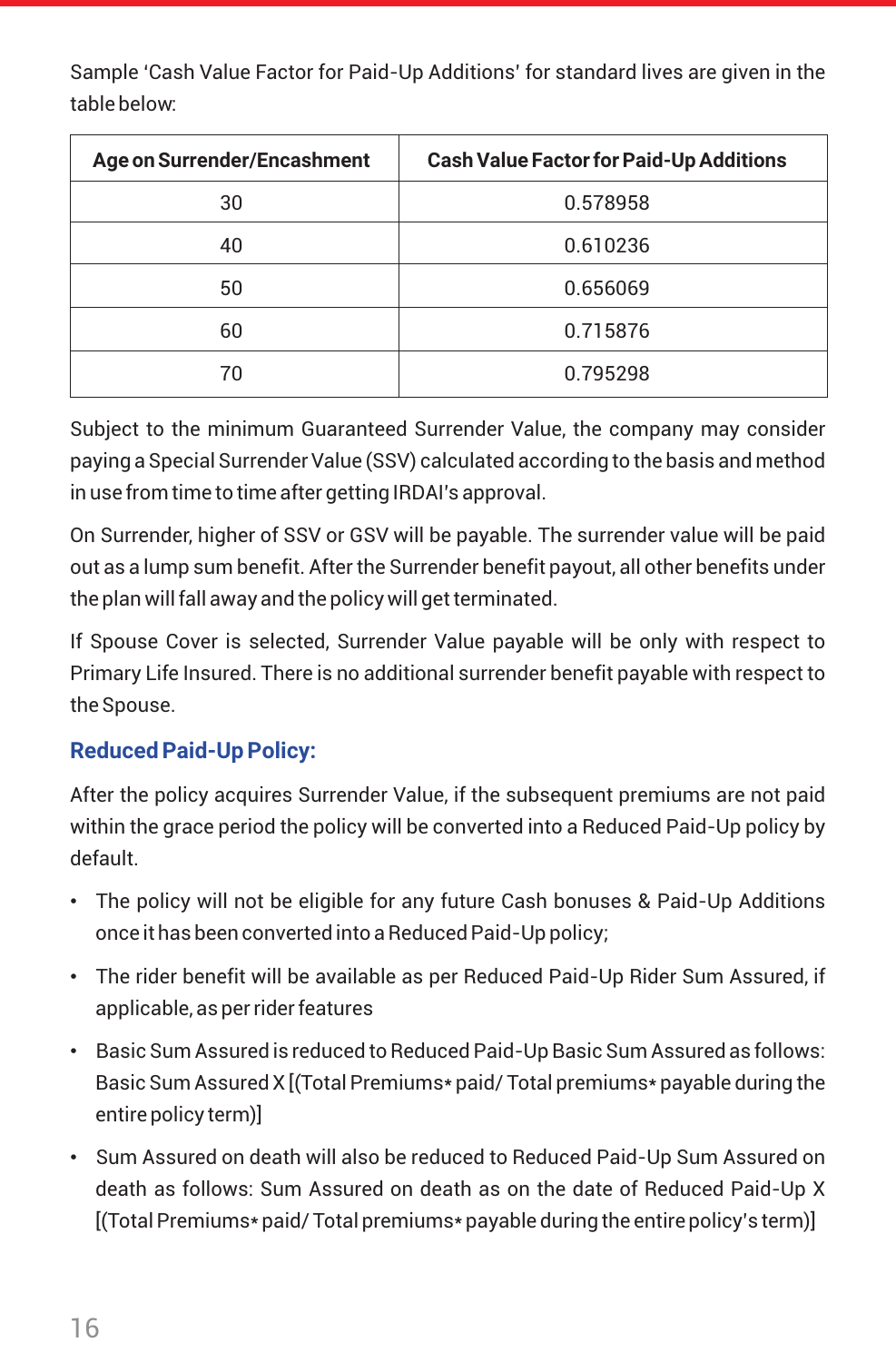\*The Total Premiums mentioned above refers to the Premiums with respect to Primary Life Insured, in case Spouse Cover Option is selected.

- If a Reduced Paid-up policy is surrendered, the surrender value (if any) will be calculated as per the Surrender Value mentioned under "Surrender" section
- Reduced Paid-Up policy can be revived and reinstated (to the original benefits) within 5 years from the date of first unpaid Premium subject to the conditions mentioned under "Policy Revival" section
- If policy in Reduced Paid-Up mode is not revived during the revival period, it will continue in that mode until maturity, death or surrender, whichever is earlier
- There is no reduced paid-up value with respect to the Spouse Cover. The cover on Spouse will lapse immediately and automatically at the expiry of the Grace Period, and no benefit with respect to Spouse will be payable under the Policy.
- In case of Plan option of Bright Future Maximiser and Golden Years Maximiser, if the Policy is converted to reduced Paid-Up status, future bonuses will not be declared. However, the accrued Paid-Up Additions shall be utilized to pay the benefits as defined under the plan
- Payouts in-case the policy continues in Reduced Paid-Up mode is as follows:

#### **Payout on Death:**

- **Under Cash Bonus Payout option:** Reduced Paid-Up Sum Assured on death PLUS Terminal bonus, if any
- **• Under Paid-Up Addition option:** Reduced Paid-Up Sum Assured on death PLUS Accrued Paid-Up Additions, if any PLUS Terminal bonus, if any

#### **Payout on Maturity:**

- **• Under Cash Bonus Payout option\*:** Reduced Paid-up Basic Sum Assured PLUS Terminal bonus, if any
- **• Under Paid-Up Addition option:** Reduced Paid-up Basic Sum Assured PLUS Accrued Paid-Up Additions, if any PLUS Terminal bonus, if any

#### **Nomination:**

Nomination shall be allowed under the plan as per the provisions of Section 39 of the Insurance Act, 1938 as amended from time to time.

#### **Assignment:**

Assignment under the plan shall be as per the provisions of Section 38 of the Insurance Act, 1938 as amended from time to time.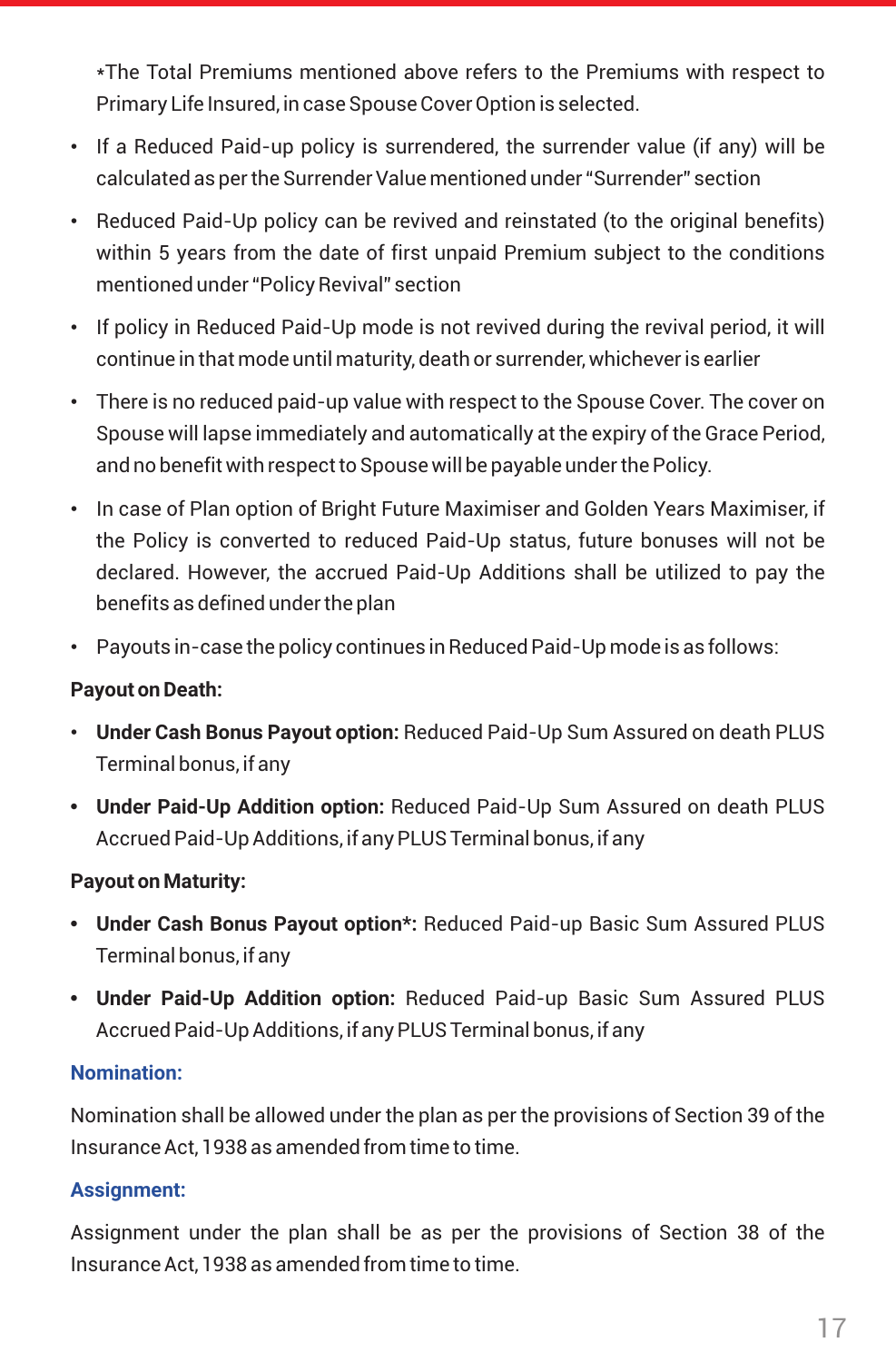#### **Free Look Period:**

The policyholder is offered 15 days' free look period for a policy sold through all channels (except in case of Electronic Policies and Policies obtained through Distance Marketing\* Mode which shall have 30 days) from the date of receipt of the policy wherein the policyholder may choose to return the policy, stating the reasons thereof within 15 days / 30 days of receipt if s/he is not agreeable with any of the terms and conditions of the plan.

Should s/he choose to return the policy, s/he shall be entitled to a refund of the premium paid after adjustment for the expenses of medical examination, stamp duty and proportionate risk premium for the period of cover. A policy once returned shall not be revived, reinstated or restored at any point of time and a new proposal shall have to be made for a new policy.

\*Distance Marketing includes every activity of solicitation (including lead generation) and sale of insurance products through the following modes: (i) Voice mode, which includes telephone calling (ii) Short Messaging service (SMS) (iii) Electronic mode which includes e-mail and interactive television (DTH) and (iv) Physical mode which includes direct postal mail and newspaper & magazine inserts and (v) Solicitation through any means of communication other than in person.

#### **Suicide Exclusion:**

In the event of the Life Insured or Primary Life Insured under Spouse Cover, committing suicide within 12 months from date of commencement of risk of the policy, 80% of the Total Premiums (including extra premium, if any) paid till the date of death will be payable.

In case of suicide after 12 months from date of commencement of risk of the policy, following will be applicable:

- In case of suicide within 1 year of the date of revival of the policy when the revival is done within 6 months from the date of first unpaid premium, Suicide Exclusion shall not be applicable and the Death Benefit under the product shall be payable
- However, in case of suicide within 1 year of the date of revival, when the revival is done after 6 months from the date of first unpaid premium, the benefit payable shall be higher of 80% of Total Premiums Paid (including extra premium, if any) till the date of death or Surrender Value (if any) as at on the date of death provided the policy is in-force
- In case of death of Spouse (under Spouse Cover) due to suicide within twelve (12) months from the Date of Commencement of Risk, or within 1 year of the date of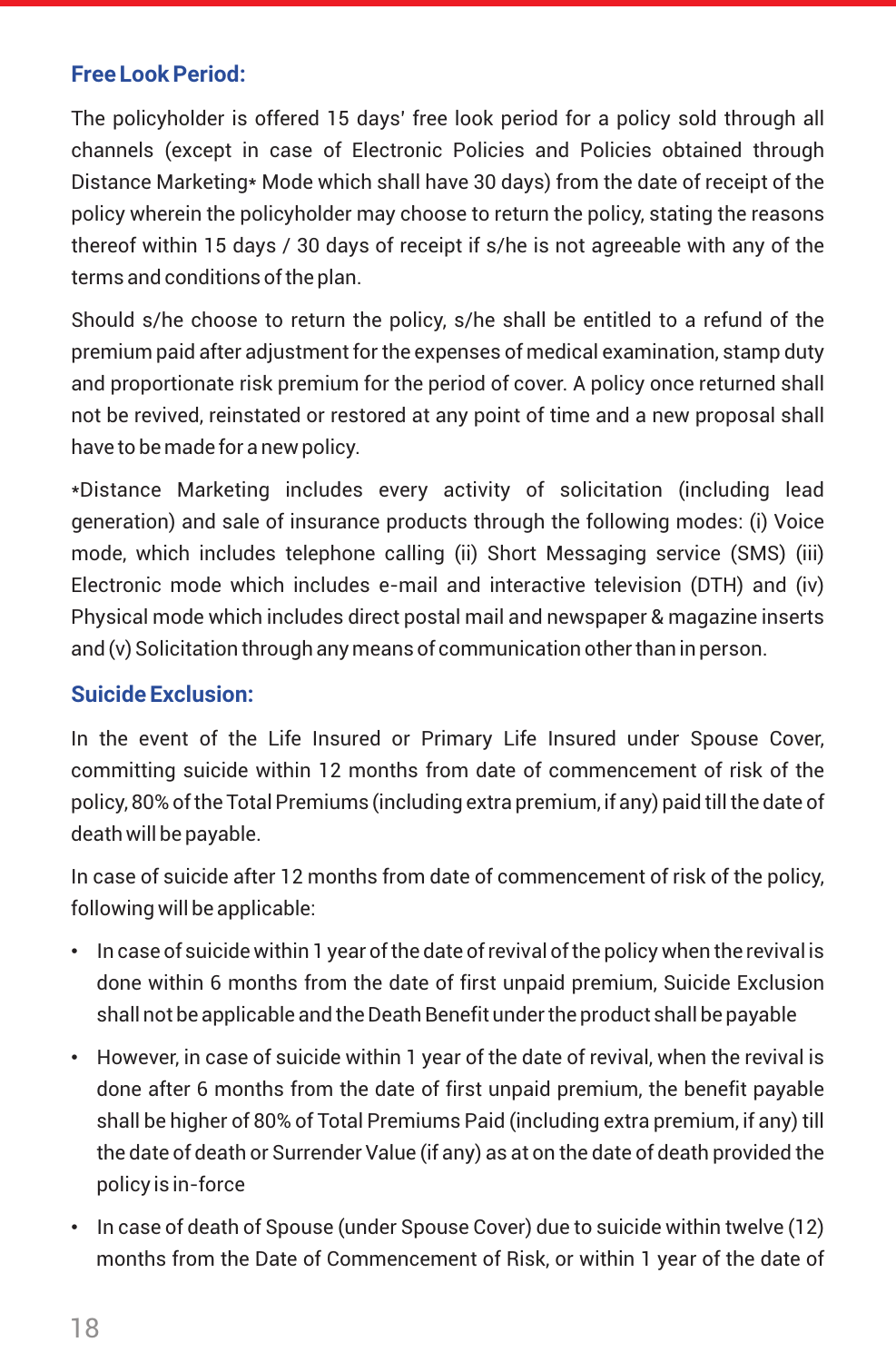revival, when the revival is done after 6 months from the date of first unpaid Premium; 80% of the Total Premiums received (w.r.t. the Spouse) till the date of death of the Spouse, provided the Policy is in-force. The Policy will continue on Primary Life Insured (if surviving), subject to payment of all due Premiums

#### **Policy Loans:**

Loans are not available under this plan.

#### **Availability:**

This product is available to be distributed through Individual Agents, Corporate Agents, Brokers, Insurance Marketing Firms (IMF), Web Aggregators, Direct Marketing and Online Channel.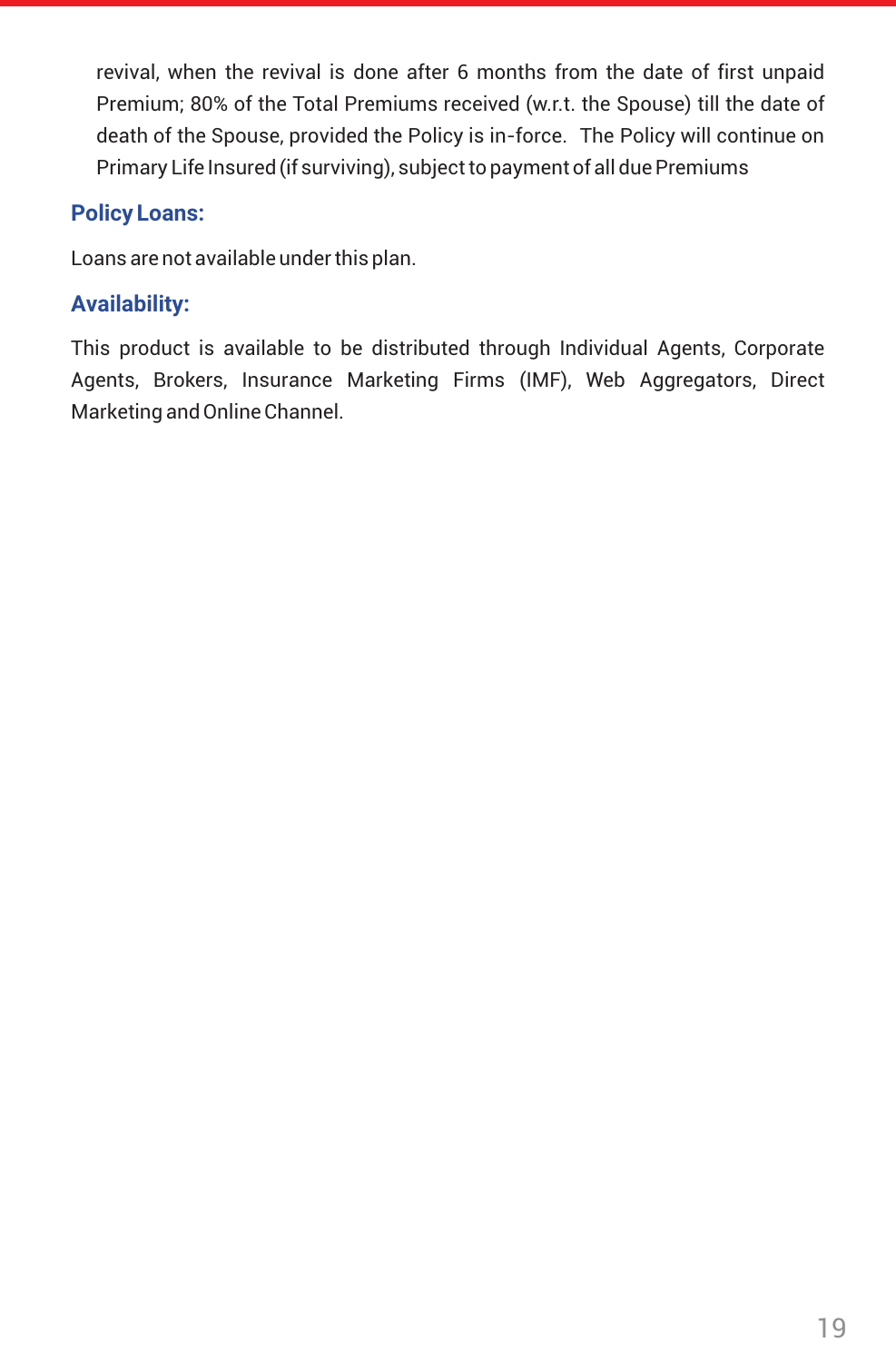#### **Extract of Section 41 of the Insurance Act, 1938 as amended from time to time states:**

- (1) No person shall allow or offer to allow, either directly or indirectly, as an inducement to any person to take or renew or continue an insurance in respect of any kind of risk relating to lives or property in India, any rebate of the whole or part of the commission payable or any rebate of the premium shown on the policy, nor shall any person taking out or renewing or continuing a policy accept any rebate, except such rebate as may be allowed in accordance with the published prospectuses or tables of the insurer.
- (2) Any person making default in complying with the provisions of this section shall be punishable with fine which may extend to ten lakhs rupees.

#### **Extract of Section 45 of the Insurance Act, 1938 as amended from time to time states:**

Fraud and Misstatement would be dealt with in accordance with provisions of Section 45 of the Insurance Act, 1938 as amended from time to time.

#### **Please visit our website for more details:**

https://www.kotaklife.com/assets/images/uploads/why\_kotak/section38\_39\_45\_of\_insurance\_act\_1938.pdf